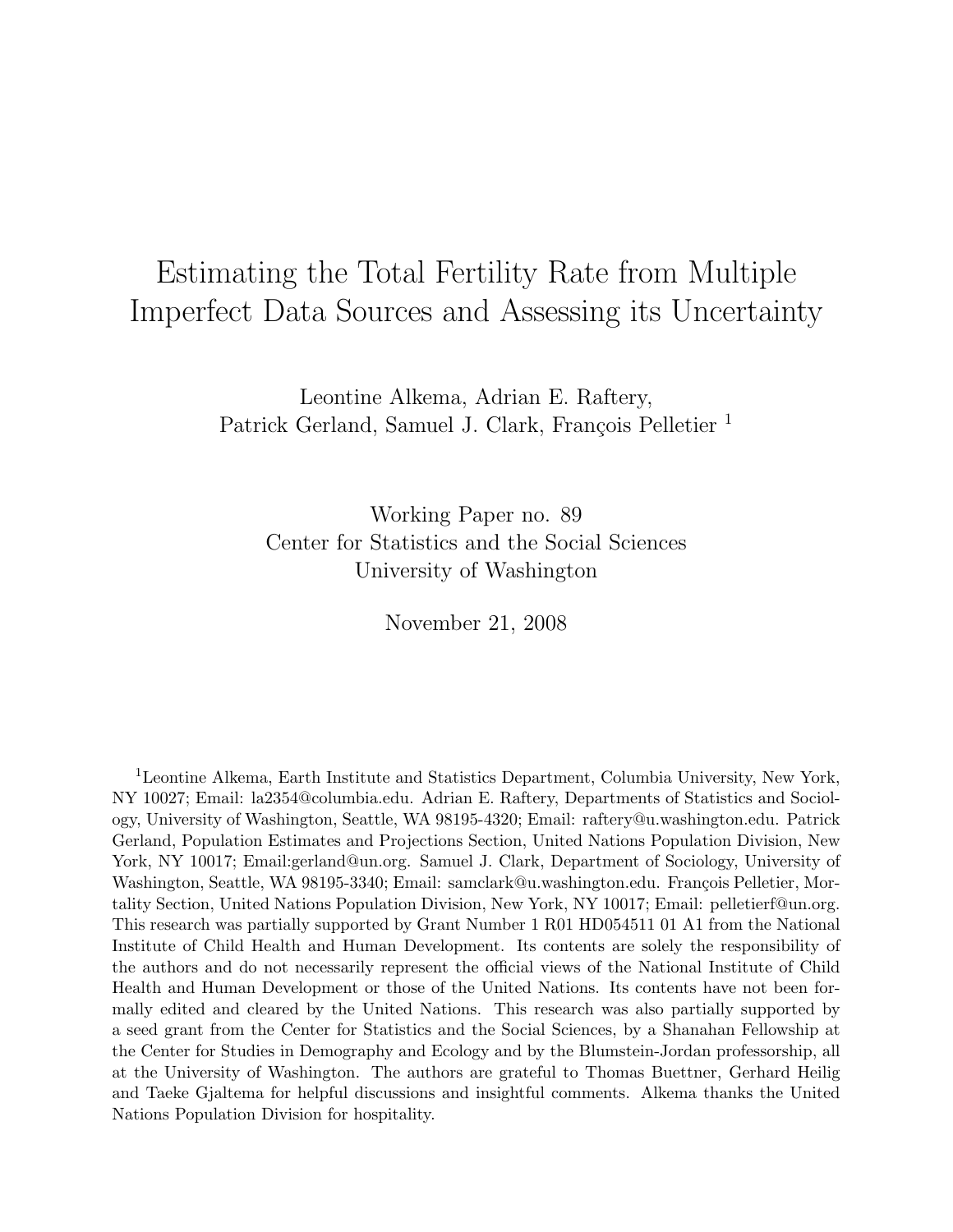#### Abstract

We develop a new methodology for estimating and assessing the uncertainty of the total fertility rate over time. The estimates are based on multiple imperfect estimates from different data sources, including surveys and censuses, and different methods, both direct and indirect. We take account of measurement error by decomposing it into two sources: bias and variance. We estimate both bias and variance by linear regression on data quality covariates. We estimate the total fertility rate using a local smoother, and we assess uncertainty using the weighted likelihood bootstrap. Based on a data set for seven countries in western Africa, we found that retrospective surveys with a recall period of more than five years tended to overestimate the total fertility rate, while direct estimates and older observations underestimated fertility. The measurement error variance was larger for observations with a one-year time span, for observations that were collected before the mid 1990s, and for one Demographic Health Survey (in Mauritania in 1990). Cross-validation showed that taking differences in data quality between observations into account gave better calibrated confidence intervals and reduced bias: on average the width of confidence intervals was reduced by about 40%.

KEY WORDS: Bayesian Inference, Demographic and Health Survey, Local smoother, Retrospective surveys, United Nations, Variable selection, Weighted Likelihood Bootstrap.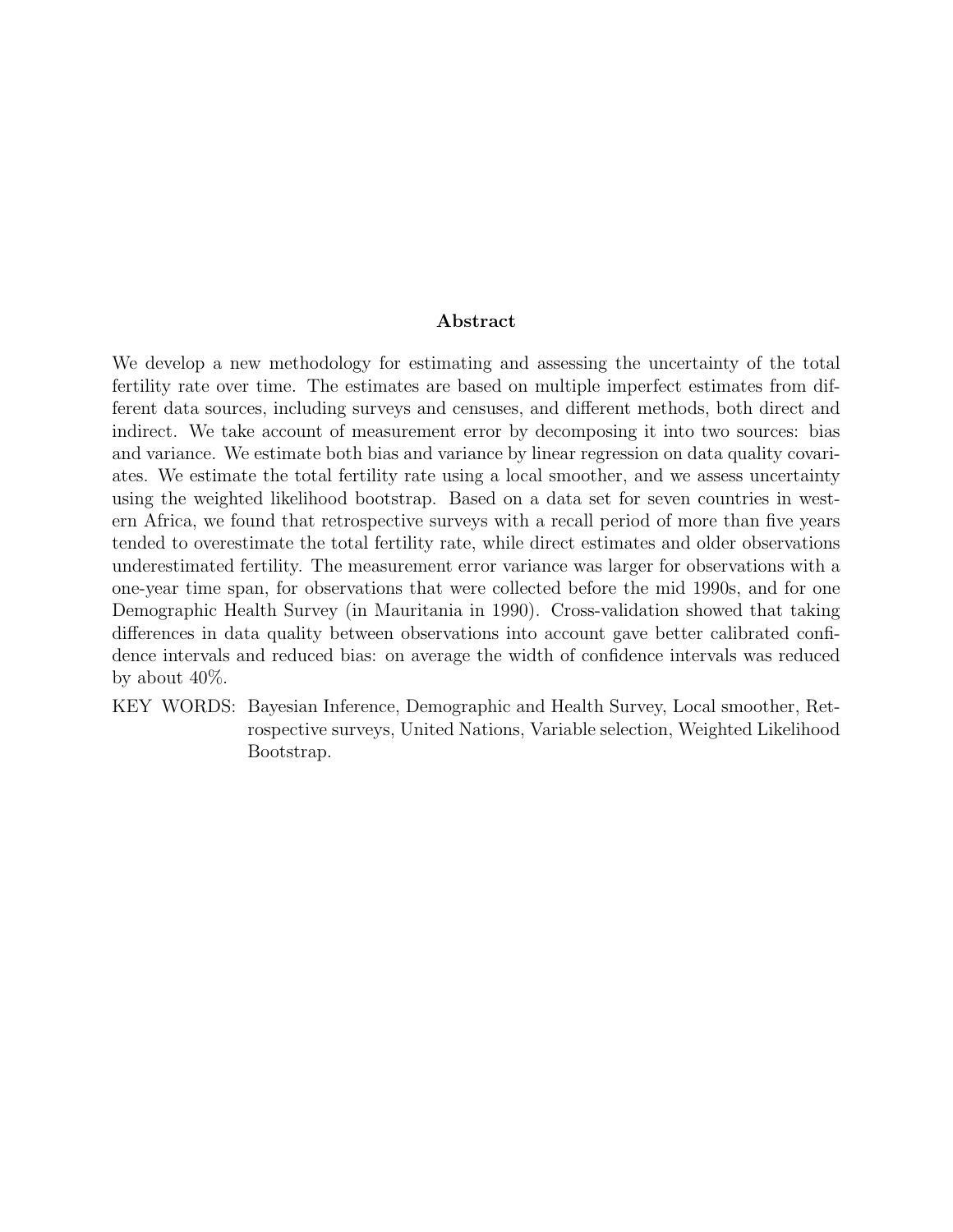## 1 Introduction

Estimating demographic indicators is challenging for many developing countries because of limited data and varying data quality. Most of the literature on quality of fertility data has focused on the development of indirect estimation methods (Brass 1964; Brass et al. 1968; Trussell 1975; United Nations 1983; Brass 1996; Feeney 1998). These techniques deal with biases that are caused by recall lapse errors in retrospective estimates of fertility rates (Som 1973; Potter 1977; Becker and Mahmud 1984; Pullum and Stokes 1997). The indirect estimation methods correct for reporting biases by reconciling information from recent fertility (in the last year or years) with lifetime fertility. They are typically based on one data source, and underlying assumptions can lead to problems with respect to the accuracy of the indirect estimates (Moultrie and Dorrington 2008). These methods deal with bias only, and not with differences in the variance of the measurement error. There are no methods for estimating fertility rates in developing countries over time based on different data sources that assess the uncertainty of the estimates.

Methods have been developed for estimating child mortality rates for countries with limited data and varying data quality. Murray et al. (2007) used a local regression model to estimate child mortality for all the countries in the world. In their approach data quality was taken into account by excluding extreme outliers from the data set and allowing for biases in observations from vital registration systems. They assessed model uncertainty by varying the smoothing parameter of the local regression. This approach does not allow for biases in observations from other sources, nor does it take differences in measurement errors between observations into account. Varying the smoothing parameter does not provide formal statistical confidence bounds for the estimates (Silverwood and Cousens 2007). Hill et al. (1998) and the Interagency Group for Child Mortality Estimation (UNICEF, WHO, World Bank and UNPD, 2007) fitted piecewise linear splines to log-transformed child mortality rates. In their approach, data quality is taken into account by assigning a weight to each observation, which depends on its data quality covariates (e.g. data collection process) and expert judgement. This approach does not adjust for biases in the different data sources.

In this paper we introduce a new methodology for estimating the total fertility rate (TFR) over time and assessing its uncertainty for countries with limited data from multiple sources with varying data quality. We first estimate average biases and measurement error variance for subsets of TFR estimates with the same set of data quality covariates by linear regression, based on what has been observed in different countries in the same region. We then adjust the TFR estimates by subtracting the estimated biases, and assign weights based on the estimated measurement error variances. Next we estimate the TFR trajectories by applying a weighted local smoother to the bias-adjusted TFR estimates. Finally, we use the weighted likelihood bootstrap to derive statistical confidence intervals for our estimates.

Assessing the accuracy of an estimation method, including its uncertainty assessment, is important to validate whether modeling assumptions hold, but it is often not done. We describe model calibration criteria to assess the accuracy of our methods.

We apply our methodology to data from seven countries in western Africa. Some of these countries have been experiencing some of the highest fertility rates in the world in recent years. We first describe the data, and then we describe how to analyze bias and measurement error variance for different data sources, estimate the TFR over time, carry out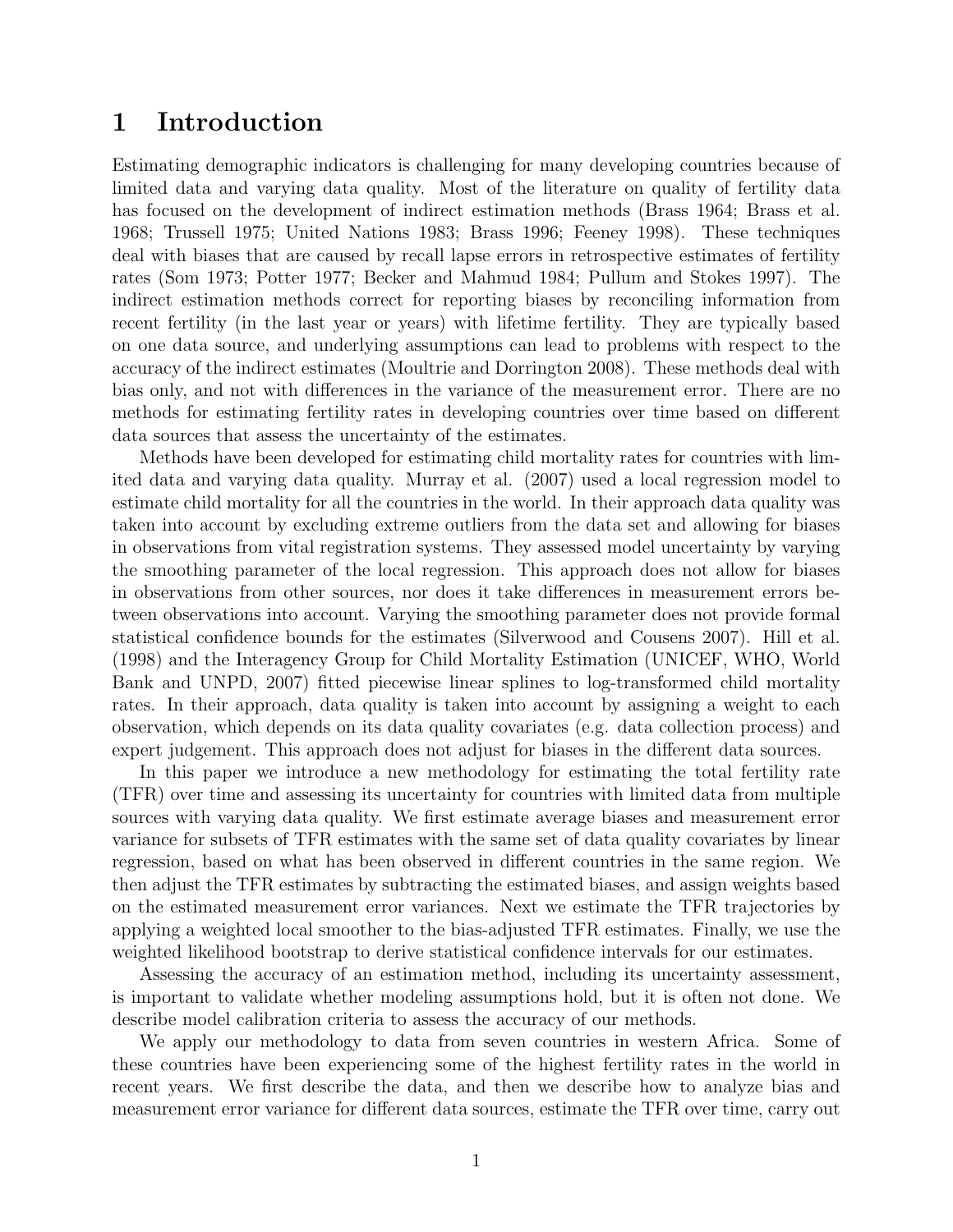the uncertainty assessment and validate the model. We present the results of the modeling approach for the TFR in the seven countries in western Africa and compare the results of our method, that takes data quality into account, to the results of a similar method that treats all observations equally.

## 2 DATA

We use a data set consisting of all nationally representative observations of the total fertility rate for seven countries in western Africa (Burkina Faso, Gambia, Guinea, Mali, Mauritania, Niger and Senegal). All the observations were collected retrospectively; they were based on asking women about the number of births in some period in the past (e.g. the number of births in the last year before the survey/census) or complete birth histories (birth of their first child, second child, etc.). The observations come from various sources, retrospective periods, and time spans.

The observations are from censuses and surveys, with surveys divided into two groups: Demographic Health Surveys (DHS), including the World Fertility Surveys, and other surveys. The retrospective estimates of the TFR as given by the DHS are based on complete birth histories. The birth history data are tabulated into different periods; the DHS generally uses 0-3 or 0-4 years before the survey as the most recent period. This is considered to give a more robust estimator of age-specific fertility rates than calculating the rates based on the births in the last year before the survey. Censuses and non-DHS surveys generally only collect lifetime fertility and/or recent fertility (in the past year), instead of full or truncated birth histories because of time and cost constraints.

Figure 1 shows the observations in each of the seven countries. For each observation, the horizontal line points from the midpoint of the observation period to the year of data collection to visualize the recall period. The estimates as published by the United Nations in 2007 are shown in grey (United Nations, Department of Economic and Social Affairs, Population Division 2007a). Note from the figure that a fertility increase of about one child occurred between the 1950s and 1970s. For western Africa, the fertility increase was related to changes in breastfeeding patterns and shorter postpartum amenorrhea, discussed for Burkina Faso by Trussell, van de Walle, and van de Walle (1989).

For each observation, four data quality covariates were available: source, period before survey (PBS), direct/indirect estimation method, and time span. Source is either Census, Demographic and Health Survey (DHS), or other survey. Period before survey is the midpoint of the period before the survey to which the retrospective estimate refers. Time span is the length of the observation period in years. Table 1 summarizes the 13 combinations of data quality covariates observed in the data set.

The data quality covariate "Direct" in Table 1 divides the data set into *direct* and indirect estimates. Direct estimates are observations based on the reported number of births in a certain period. Indirect estimates are constructed using indirect estimation methods, which have been developed to correct for recall lapse biases in retrospective observations of fertility rates, as described in the introduction. The indirect techniques rely on the use of the P/F ratio (Brass 1964, 1968), which compares cumulated cohort fertility to cumulated period fertility. The assumptions underlying this method are that fertility and its age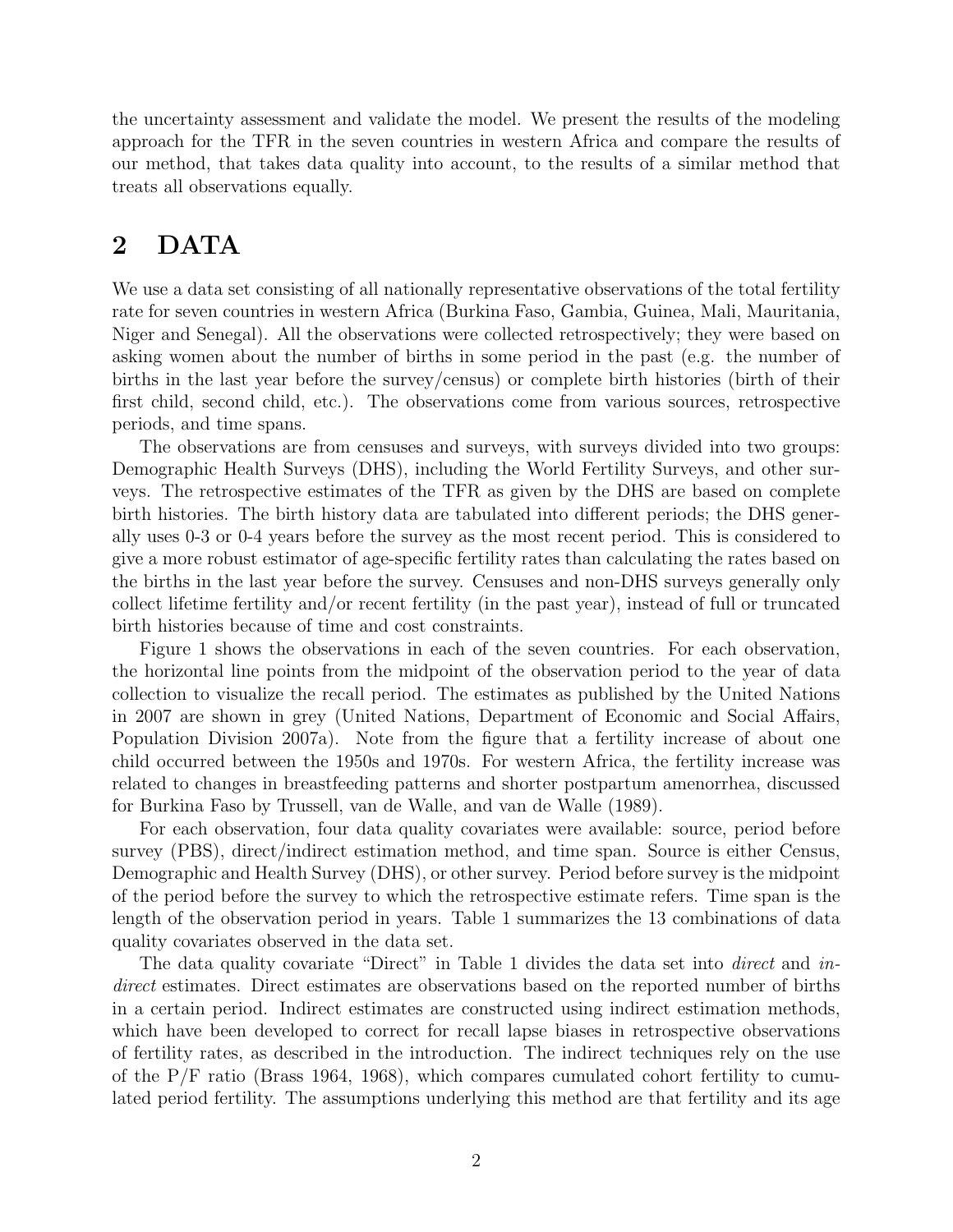

Figure 1: Direct observations (dot) and indirect observations (cross) for different data sources. The black horizontal line extends from the midpoint of the observation period to the year of data collection. The UN estimates are plotted as grey circles.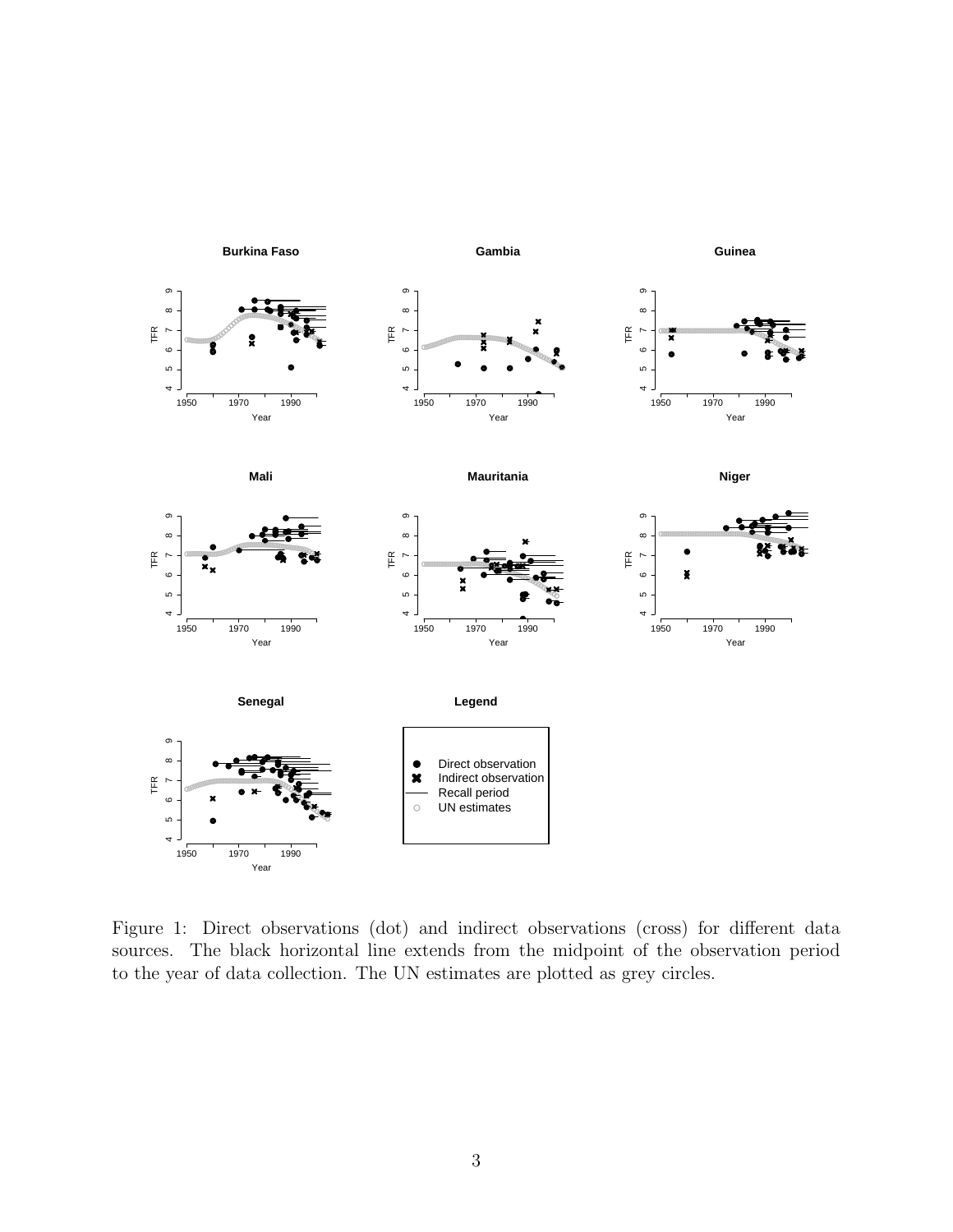Table 1: Summary of fertility data set for seven countries in western Africa. The number of observations for each observed combination of the data quality covariates: Source, Period Before Survey (PBS — based on the midpoint of the period before the survey to which the retrospective estimate refers), Direct (specifying whether the observation is a direct or an indirect estimate), and Time Span (the number of years that the observation refers to).

| Combination | Source     | <b>PBS</b>  | Direct         | Time span  | $\#$ Obs. |
|-------------|------------|-------------|----------------|------------|-----------|
| 1           | Census     | $0-1$ Year  | No             | 1 Year     | 18        |
| 2           | Census     | $0-1$ Year  | Yes            | 1 Year     | 20        |
| 3           | Survey     | $0-1$ Year  | N <sub>o</sub> | 1 Year     | 12        |
| 4           | Survey     | $0-1$ Year  | Yes            | 1 Year     | 12        |
| 5           | Survey     | 1-5 Years   | N <sub>o</sub> | 3 Years    | 1         |
| 6           | <b>DHS</b> | 1-5 Years   | $\rm No$       | 3 Years    | 15        |
| 7           | <b>DHS</b> | 1-5 Years   | $\rm No$       | 4-5 Years  | 7         |
| 8           | <b>DHS</b> | 1-5 Years   | Yes            | 3 Years    | 13        |
| 9           | <b>DHS</b> | 1-5 Years   | Yes            | 4-5 Years  | 23        |
| 10          | <b>DHS</b> | 1-5 Years   | Yes            | $5+$ Years | 1         |
| 11          | <b>DHS</b> | 5-10 Years  | Yes            | 4-5 Years  | 23        |
| 12          | <b>DHS</b> | 5-10 Years  | Yes            | $5+$ Years | 22        |
| 13          | <b>DHS</b> | $10+$ Years | Yes            | 4-5 Years  | 50        |

distribution are constant over time, and that the fertility of non-surviving women is equal to the fertility of surviving women (whose number of children is reported). Under these assumptions cohort and period fertility are equal, and deviations from equality are used to adjust the observed fertility rates. Several variations of the  $P/F$  ratio are used to relax these assumptions (Trussell 1975; United Nations 1983; Feeney 1998). However, because of the problems with the indirect estimation techniques (Moultrie and Dorrington 2008), indirect estimates can be biased too. Therefore direct estimates are included in the data set as well as indirect ones.

## 3 METHODS

We now describe our methodology, which consists of four steps. First, the bias for each TFR observation is estimated by regression on the data quality covariates, and subtracted from the observation. Then the measurement error variance is estimated, also by regression on data quality covariates. Next, the TFR trajectory for each country is estimated by weighted local smoothing of the bias adjusted observations, the weights being the reciprocals of the estimated measurement error variances. Finally, we assess the uncertainty of our TFR estimates using the weighted likelihood bootstrap.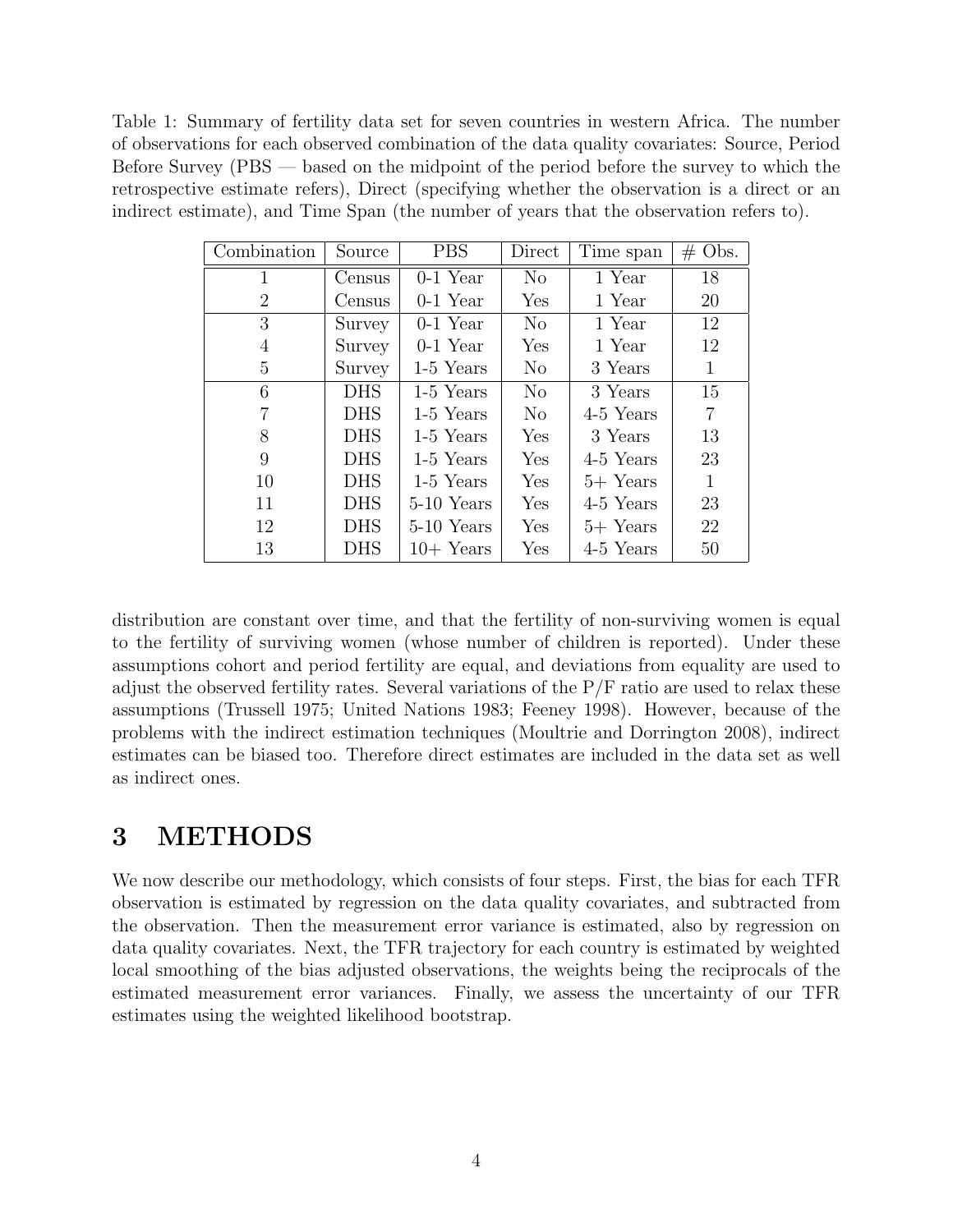#### 3.1 Modeling data quality

Some observations of the TFR are better than others, depending on the quality of the underlying data. We decompose data quality into two components: bias and measurement error variance. Bias refers to systematic over- or underestimation of the TFR, due, for example, to the observation being based on an unrepresentative sample of the population because of missing data or selection bias. Measurement errors occur randomly during the data collection process, and include sampling and non-sampling errors. Sampling errors occur if the observation is based on a subset of the population. Non-sampling errors are errors that are made during the data collection and input. Unlike sampling errors, nonsampling errors have many different sources and are often hard to detect and control. For many estimates of fertility rates, non-sampling errors are bigger (United Nations 1982).

Previous work on the quality of demographic estimates has usually not distinguished between bias and variance, and we emphasize the importance of doing so because these are distinct and can point in different directions. For example, some observations can have large biases but small measurement errors, while others are unbiased but less precise. Therefore it is important to account for bias and variance separately. We deal with bias by adjusting the observations, and with variance by weighting them. For example, a biased observation with small measurement error variance is adjusted and then assigned a high weight. An unbiased observation with large measurement error variance is not adjusted but gets assigned a low weight.

Our probability model for observation  $y_{cts}$  (in year  $t = 1, \ldots, T_c$  for observation  $s =$  $1, \ldots, n_{ct}$ ) is

$$
y_{cts}|f_{ct} \sim N(f_{ct} + \delta_{cts}, \sigma_{cts}^2) \quad (t = 1, \ldots, T_c; s = 1, \ldots, n_{ct}),
$$

where  $y_{cts}$  is the s-th estimate of the TFR for country c in year t,  $f_{ct}$  is the unobserved true TFR in year t for country c,  $\delta_{cts}$  is the bias of observation  $y_{cts}$ , and  $\sigma_{cts}^2$  is the observationspecific error variance. We use data quality covariates to assess the bias and error variance of each TFR estimate, extending the work by Hill et al. (1998) and the Interagency group for child mortality estimation (UNICEF, WHO, World Bank and UNPD, 2007) on differences in error variance in child mortality rates, and the work of Gerland (2007) on examining the associations between data quality covariates and the data quality of mortality and fertility rate estimates. In our approach, we use linear regression to estimate how bias and error variance depend on the data quality covariates, and we combine the observations from the seven countries in western Africa to estimate both.

#### Estimating bias

Bias is estimated as a function of the data quality covariates, using linear regression. The advantage of this approach, as compared to indirect estimation methods, is that no assumptions are made about the age structure of the fertility rates or the trends in fertility over time. Multiple data sources are modeled and adjusted simultaneously, and biases are estimated based on what has been observed in the seven countries in western Africa.

To examine the association between bias and the data quality covariates, unbiased estimates of the TFR are needed. By saying an estimate is unbiased, we do not mean that it is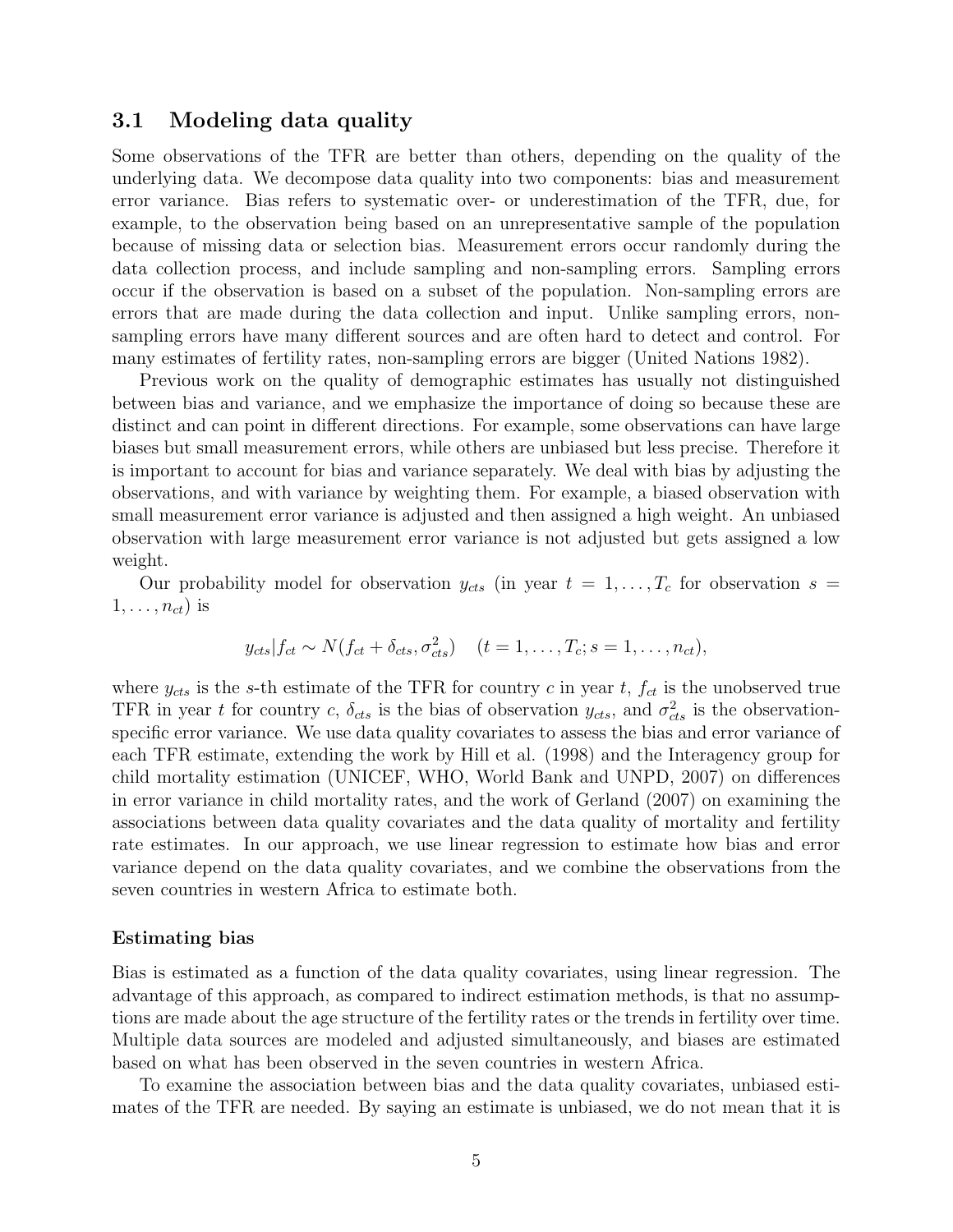correct or even necessarily of high quality; we mean that it does not substantially over- or underestimate the TFR. Here, we assume that the estimates of the TFR published by the United Nations Population Division (United Nations, Department of Economic and Social Affairs, Population Division 2007b), are unbiased, so that  $E[u_{ct}] = f_{ct}$ , where  $u_{ct}$  denotes the UN estimate for country c, year t. We take the published UN estimates as the least biased available because they are based on the UN analysts' expert knowledge of the shortcomings of the multiple data sources used, as well as information on mortality, population counts and migration to ensure internal consistency of intercensal birth cohorts.

With the UN estimates taken as unbiased estimates of the TFR, the bias  $\delta_{cts}$  of observation  $y_{cts}$  is the expected value of the difference  $d_{cts} = y_{cts} - u_{ct}$  between the observation and the UN estimate, so that  $E[d_{cts}] = \delta_{cts}$ . We estimate the biases  $\delta_{cts}$  by regressing  $d_{cts}$  on the data quality covariates using the model

$$
E[d_{cts}] \;\; = \;\; \boldsymbol{x}_{cts}\boldsymbol{\beta},
$$

where the row  $x_{cts}$  of the design matrix **X** contains the data quality covariates. Thus the biases  $\delta_{cts}$  can be estimated from the relationship  $\delta_{cts} = x_{cts}\beta$ .

The next question is which predictors to include in the bias regression model. There are four data quality covariates, and each of these is a categorical variable that can take several values. We code these as dummy variables and consider the possibility of including or excluding each of them. Dummy variables for the individual DHS surveys (each of which generates multiple observations), as well as the observation year, year of data collection and the level of the TFR (as given by the UN estimates) are also candidates to put into the model. To select the best model we use Bayesian model selection (Raftery 1995). Specifically we consider all possible subsets of predictors and choose the one with the best value of BIC. This is done using the bicreg function from the BMA package in the statistical language R (Raftery, Painter, and Volinsky 2005), available at http://cran.r-project.org/web/packages/BMA.

The estimated biases  $\delta_{cts}$  are then subtracted from the observation to get the bias-adjusted observations

$$
z_{cts} = y_{cts} - \hat{\delta}_{cts} \n\sim N(f_{ct}, \rho_{cts}^2),
$$
\n(1)

where  $\rho_{cts}^2$  is the observation-specific error variance of the bias-adjusted observation.

#### Estimating measurement error variance

A similar approach is used for estimating the measurement error variances, specifically the values of  $\rho_{cts}^2$  in Eq. (1). We assume that the absolute differences between the UN estimates and the bias-adjusted observations,  $z_{cts}$ , are proportional to the absolute differences between bias-adjusted observations and the true TFR, so that

$$
E|z_{cts} - u_{ct}| \propto E|z_{cts} - f_{ct}|.
$$
 It follows from Eq. (1) that 
$$
E|z_{cts} - f_{ct}| = \sqrt{\frac{2}{\pi}} \rho_{cts}, \text{ and so}
$$

$$
E|z_{cts} - u_{ct}| \propto \rho_{cts}.
$$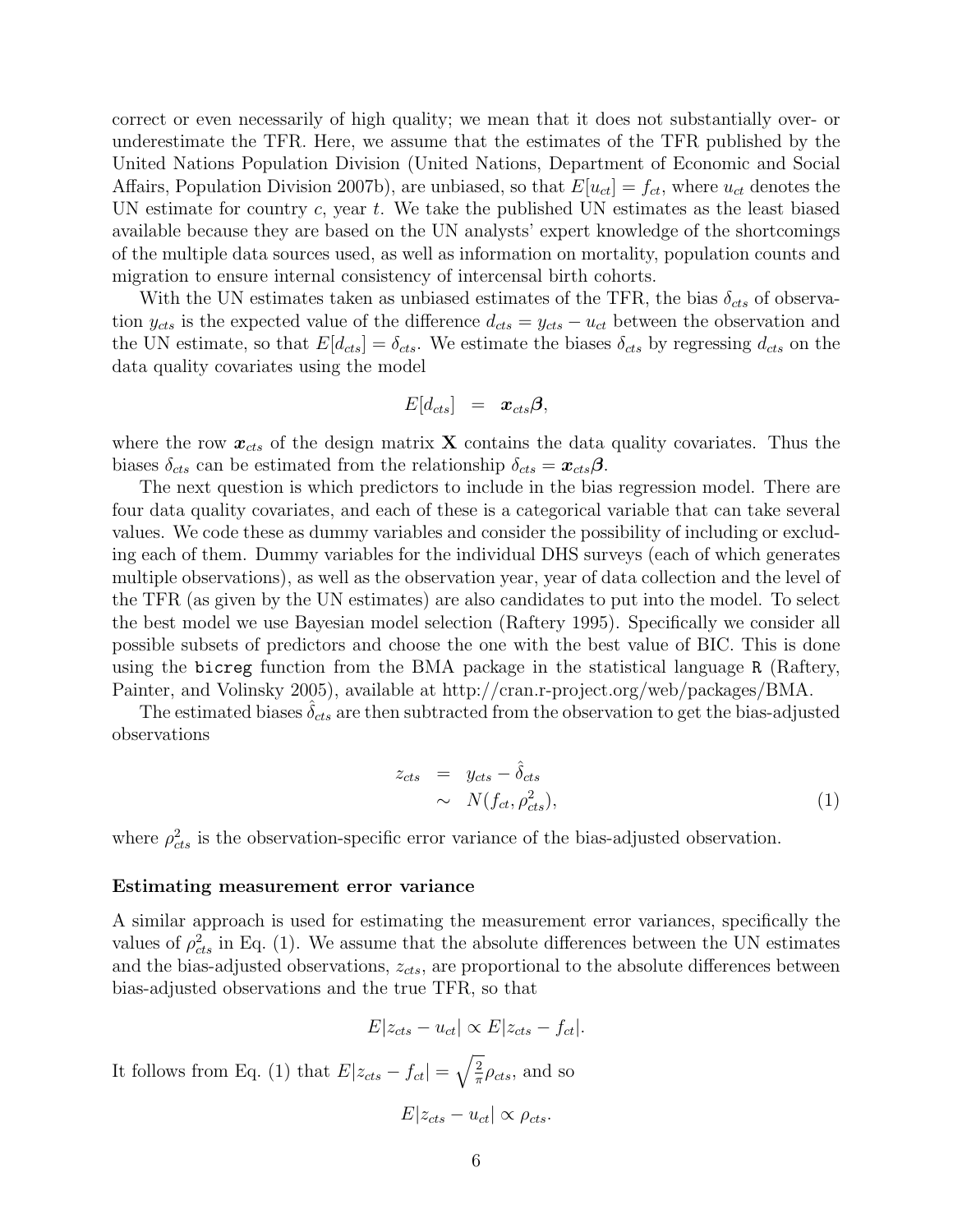We can therefore estimate the association between the data quality covariates and the relative differences in  $\rho_{cts}$  between observations using the regression model

$$
E|z_{cts} - u_{ct}| = \boldsymbol{w}_{cts}\boldsymbol{\lambda},
$$

where the row  $w_{cts}$  of the design matrix W contains the data quality covariates that are associated with error variance and  $\lambda$  is the vector of regression coefficients. Thus  $\rho_{cts} \propto \frac{1}{\lambda}$  $w_{cts}\lambda$ . Variable selection is done in the same way as for the bias regression.

#### 3.2 Estimating TFR Trajectories

To estimate the annual country-specific TFR, we apply a local smoother (Cleveland and Devlin 1988; Cleveland et al. 1992; Loader 1999) to the bias-adjusted estimates, weighted by the reciprocals of their estimated error variances. To estimate the TFR in year  $t^*$ , a quadratic polynomial is fitted to the bias-adjusted observations in a neighborhood of  $t^*$ . The observations within the neighborhood are weighted by the product of the *distance* and error variance weights. Smaller distance weights are assigned to observations that are farther away from year  $t^*$ . The error variance weight is the reciprocal of the error variance, so that observations with larger error variance are less influential when estimating the TFR in year t ∗ . When fitting the local smoother, the size of the neighborhoods and the distance weights of the observations depend on a smoothing parameter  $\alpha$ . This is estimated by cross-validation based on the data sets for all countries combined;  $\alpha$  is chosen to minimize the overall mean squared error when leaving out observations one at the time. We use the R function Locfit (Loader 1999) to carry out the local smoothing.

We assess uncertainty of the TFR trajectories using the weighted likelihood bootstrap (Newton and Raftery 1994). This is similar to the standard bootstrap (Efron 1979), except that where the standard bootstrap resamples data points, the weighted likelihood bootstrap gives a weight to every data point that is sampled from a Dirichlet distribution. The weighted likelihod bootstrap works better in our case because the fit of the local smoother to resampled bootstrapped data breaks down if no or few data points at the end points of the observation period get resampled. In the weighted likelihood bootstrap no data points get left out, and so this problem does not arise.

The weighted likelihood bootstrap works as follows for our data, to sample B bootstrap replicates. For  $b = 1, \ldots, B$  we cycle through the following steps:

1. For each country c, sample bootstrap weights  $p_{cts}^{(b)}$  for observation  $y_{cts}$  from the distribution

$$
(p_1,\ldots,p_m) \sim \text{Dirichlet}_m(1,\ldots,1),
$$

with  $m = \sum_{t=1}^{T_c} n_{ct}$ , the total number of observations in country c. The Dirichlet<sub>m</sub> $(1, \ldots, 1)$  distribution is uniform in the sense that it gives equal probability to all values of the vector  $(p_1, \ldots, p_m)$  such that  $p_1 + \ldots + p_m = 1$ .

2. Estimate the biases  $\delta_{cts}^{(b)}$  using weighted regression, based on the data set of all countries and

$$
y_{cts} \sim N\left(f_{ct} + \delta_{cts}, \frac{\sigma^2}{p_{cts}^{(b)}}\right),
$$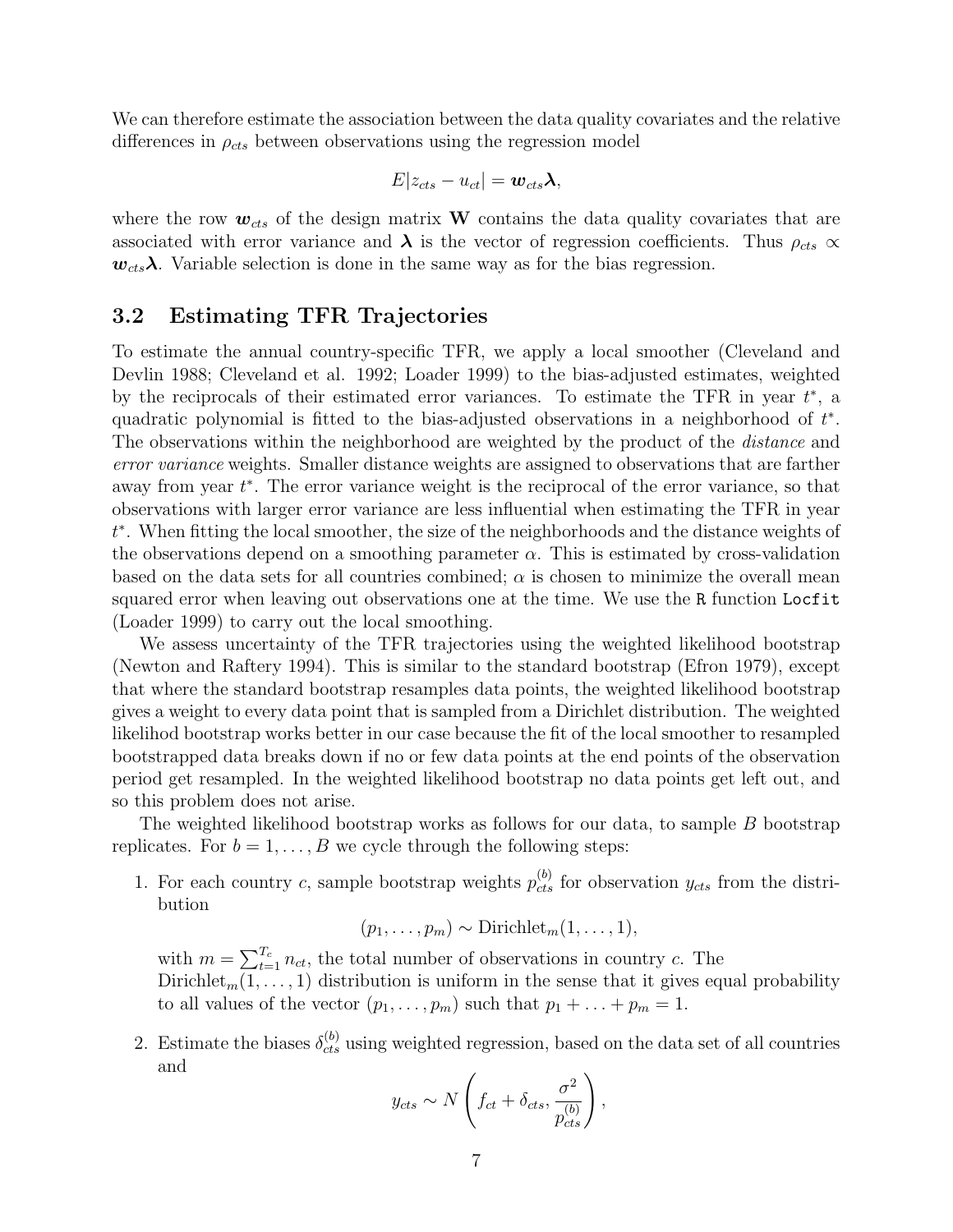where  $\sigma^2$  is the error variance for all observations combined. The bias-adjusted observations are given by  $z_{cts}^{(b)} = y_{cts} - \hat{\delta}_{cts}^{(b)}$ .

3. Estimate the differences in error variance  $\rho_{cts}^{(b)}$  using weighted regression, based on the data set of all countries and

$$
z_{cts}^{(b)} \sim N\left(f_{ct}, \frac{\rho_{cts}^{2(b)}}{p_{cts}^{(b)}}\right).
$$

4. Estimate the TFR by fitting the local smoother to the bias-adjusted observations  $z_{cts}^{(b)}$ , taking into account the differences in error variance  $\rho_{cts}^{(b)}$  and the bootstrap weights  $p_{cts}^{(b)}$ . The distance weights and the local neighborhoods in the local smoother vary by bootstrap replicate too, because the smoothing parameter  $\alpha$  is re-estimated within each bootstrap replicate.

### 3.3 Model validation

We validate the method by cross-validation, in which some observations are left out, while the method is applied to the remaining observations (called the "training data set"). We then assess how well the resulting predictive distributions agree with what actually happened (the left-out observations). More precisely, we assess whether the predictive distributions are calibrated, meaning that the prediction intervals contain the truth the right proportion of the time. We use the following measures of calibration: (a) the proportion of left-out observations that fall outside their confidence intervals, (b) the average bias of the estimated TFR compared to the left-out observation, (c) the standardized absolute prediction error, and (d) the probability integral transform histogram of the left-out observations.

The confidence intervals for the left-out observations  $y_{cts}$  are based on

$$
y_{cts} \sim N(\tilde{f}_{ct} + \tilde{\delta}_{cts}, \tilde{\nu}_{cts}^2). \tag{2}
$$

In Eq. (2),  $\tilde{f}_{ct}$  is the median TFR,  $\tilde{\delta}_{cts}$  is the estimated bias, and  $\tilde{\nu}_{cts}^2$  is the estimated total variance, all estimated from the training data set and the data quality covariates of observation  $y_{cts}$ . The predictive variance of the observations is

$$
\tilde{\nu}_{cts}^2 = \text{Var}(\tilde{f}_{ct}) + \tilde{\rho}_{cts}^2,
$$

where the variance of the TFR  $Var(\tilde{f}_{ct})$  and the observation-specific error variance  $\tilde{\rho}_{cts}^2$  are estimated from the training data set.

The bias in the set of left-out observations, with respect to the estimated TFR, is estimated by the mean of the differences between a bias-adjusted left-out observation and the estimated TFR. The standardized absolute prediction error (SAPE) for observation  $y_{cts}$  is defined by:

$$
\text{SAPE}_{cts} = \sqrt{\frac{\pi}{2}} \frac{|y_{cts} - \tilde{\delta}_{cts} - \tilde{f}_{ct}|}{\tilde{\nu}_{cts}}.
$$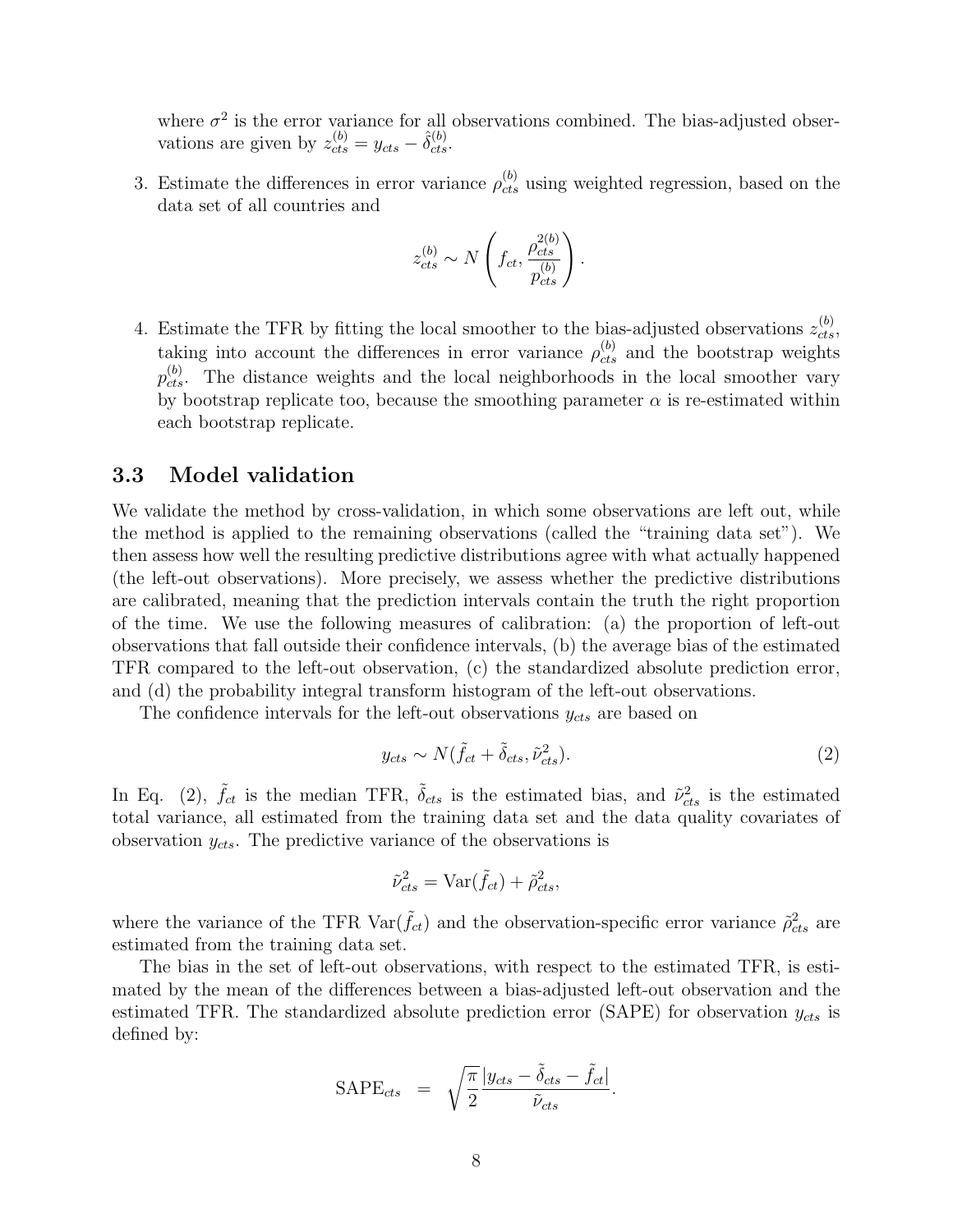If our modeling assumptions hold, the mean SAPE is around 1, because  $E|y_{cts} - \tilde{\delta}_{cts} - \tilde{f}_{ct}| =$  $\sqrt{2/\pi} \tilde{\nu}_{cts}$ . A larger value of the mean SAPE indicates that the left-out observations are more spread out than expected, while a smaller value says they are less so.

Our last calibration criterion is the probability integral transform (PIT) histogram. The probability integral transform for the left-out observation  $y_{cts}$  is

$$
PIT_{cts} = \Phi \left( \frac{y_{cts} - \tilde{\delta}_{cts} - \tilde{f}_{ct}}{\tilde{\nu}_{cts}} \right),
$$

where  $\Phi(\cdot)$  is the cumulative distribution function of the standard normal distribution. From Eq. (2) it follows that the PIT values should be approximately uniformly distributed between 0 and 1 if our model is valid. Calibration is compared between models by comparing the histograms of the PIT values of the left-out observations. For a histogram with  $H$  bars, each bar with width  $1/H$  should contain about a proportion  $1/H$  of the PIT values and thus have height 1. The summary criterion for model comparison in terms of PIT values is given by the area of the PIT histogram that is located above one, as this represents the deviation from uniformity of the PIT values (Berrocal et al. 2007). We call this the "PIT area". If the TFR estimates are unbiased, a smaller value of the PIT area means a better calibrated model.

For more complete details of our methodology, see Alkema (2008).

## 4 RESULTS

#### 4.1 Bias regression

The covariates that were selected into the bias regression model are given by the recall period of the observation, its estimation method and observation year. The results for the complete data set are given in Table 2. For the seven countries in western Africa, retrospective estimates that refer to periods more than 5 years in the past have a positive bias of over one child compared to recall periods of less than 5 years. The regression coefficient is 1.07 children if the midpoint of the period before the survey is between 5 and 10 years (PBS 5−10), and 1.30 children if the period is more than 10 years (PBS 10+). Compared to indirect estimates, a direct observation has a negative bias of almost half a child. Bias is positively associated with the observation year: the longer ago the observation, the more negative its bias. The first observation was in 1954; in that year the bias started with a large negative value of  $-0.74$  for indirect estimates with recall period less than 5 years, and this bias became less negative at the rate of 0.02 children per year.

The estimated biases for each outcome category and different years are given in Table 3. Note that the first observation with a recall period of more than 5 years refers to 1961. The most recent estimate with a period before survey of more than 10 years was in 1994, and in 1999 for a retrospective period between 5 and 10 years. The bias was essentially zero for indirect estimates in 1994 with a recall period that is less than 5 years. Direct estimates tend to underestimate fertility because of recall biases. Explanations for the underestimation of TFR in the past include lower coverage of areas with higher fertility, age-misreporting and memory/recall biases. This bias was large and negative in 1954, and decreased steadily in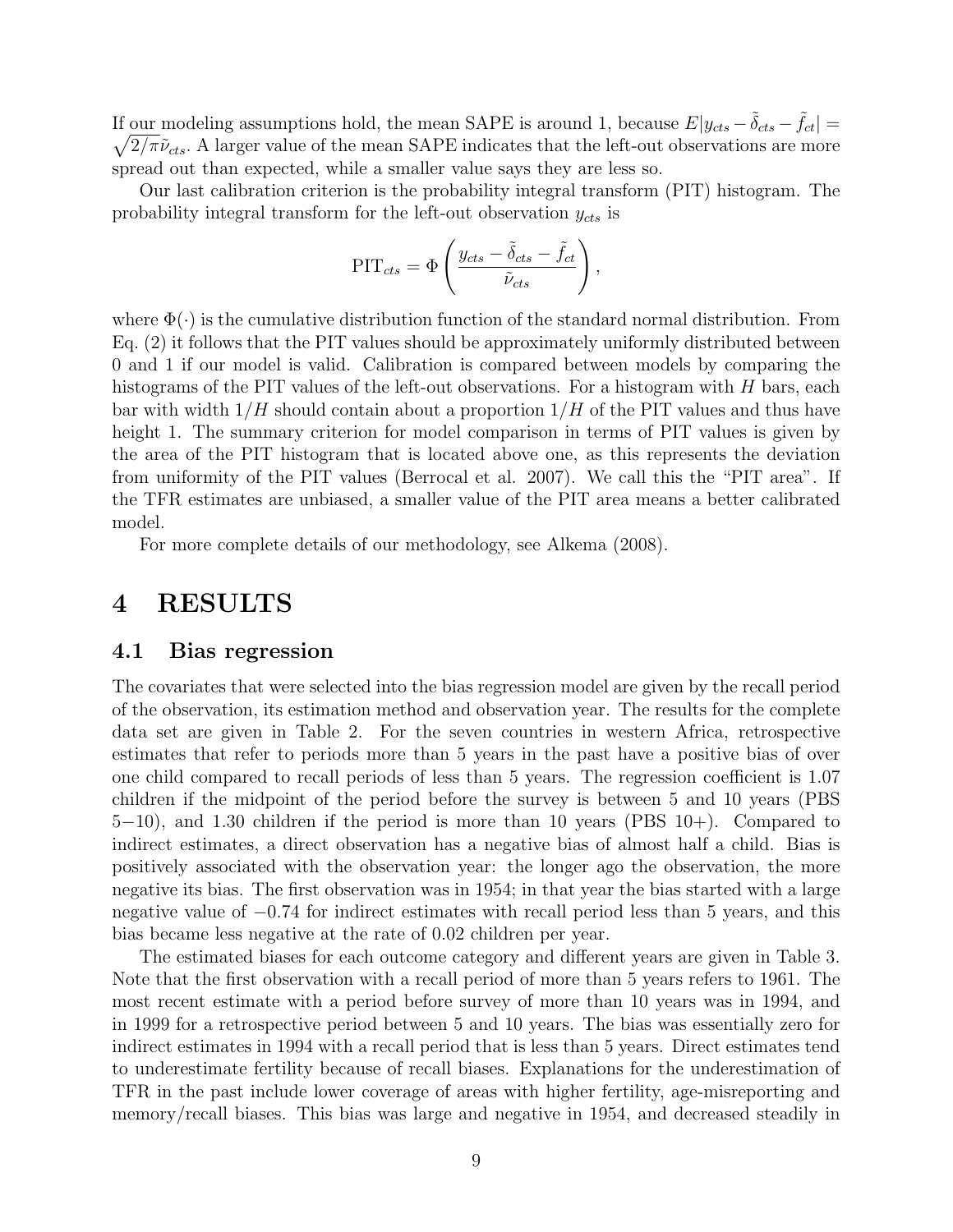|                                        | Coefficient | Std. Error | t-value |
|----------------------------------------|-------------|------------|---------|
| Intercept                              | $-0.74$     | 0.11       | $-6.5$  |
| $\overline{\mathrm{PBS}}$ 5 - 10 Years | 1.07        | 0.10       | 11.0    |
| $PBS 10+ Years$                        | 1.30        | 0.10       | 13.4    |
| Direct                                 | $-0.45$     | 0.09       | $-4.9$  |
| Year - $1954$                          | 0.02        | 0.003      | 6.3     |

Table 2: Results of bias regression model.

| Table 3: Estimated biases for different observation years and outcome categories. |  |  |  |
|-----------------------------------------------------------------------------------|--|--|--|
|                                                                                   |  |  |  |

| Obs. year | Direct         | <b>PBS</b> |                                  |             |  |  |
|-----------|----------------|------------|----------------------------------|-------------|--|--|
|           |                |            | $< 5$ Years $\vert 5 - 10$ Years | $10+$ Years |  |  |
| 1954      | Yes            | $-1.19$    |                                  |             |  |  |
|           | $\rm No$       | $-0.74$    |                                  |             |  |  |
| 1961      | Yes            | $-1.06$    | 0.01                             | 0.24        |  |  |
|           | N <sub>o</sub> | $-0.61$    |                                  |             |  |  |
| 1970      | Yes            | $-0.89$    | 0.18                             | 0.40        |  |  |
|           | No             | $-0.44$    |                                  |             |  |  |
| 1980      | Yes            | $-0.70$    | 0.37                             | 0.59        |  |  |
|           | N <sub>o</sub> | $-0.25$    |                                  |             |  |  |
| 1994      | Yes            | $-0.44$    | 0.63                             | 0.85        |  |  |
|           | $\rm No$       | 0.01       |                                  |             |  |  |
| 1999      | Yes            | $-0.35$    | 0.73                             |             |  |  |
|           | No             | 0.11       |                                  |             |  |  |
| 2004      | Yes            | $-0.25$    |                                  |             |  |  |
|           | $\rm No$       | 0.20       |                                  |             |  |  |

absolute value, at the rate of 0.02 children per year. Biases also increase with the recall period of the observation, illustrated when reading the table from left to right. Observations with a recall period that is less than 5 years tend to have a slightly negative bias, while observations with longer recall periods have a positive bias.

The positive bias of observations with longer recall periods is not surprising in light of Figure 1, where almost all observations with long recall periods (long horizontal lines) are higher than the UN estimates. Differences in survival rates partly explain the positive bias of retrospective estimates: the estimates are based on the birth histories of the women who survived until the year of the survey. Thus a positive correlation between fertility and female survival results in overestimation of the total fertility rate. The positive biases of retrospective estimates may also be due in part to age misreporting and other data reporting issues (Ewbank 1981; United Nations 1982; Pullum 2006).

Figure 2(a) shows the outcomes of the bias regression model for Burkina Faso. The observations in Burkina Faso are plotted with grey dots and the UN estimates are given by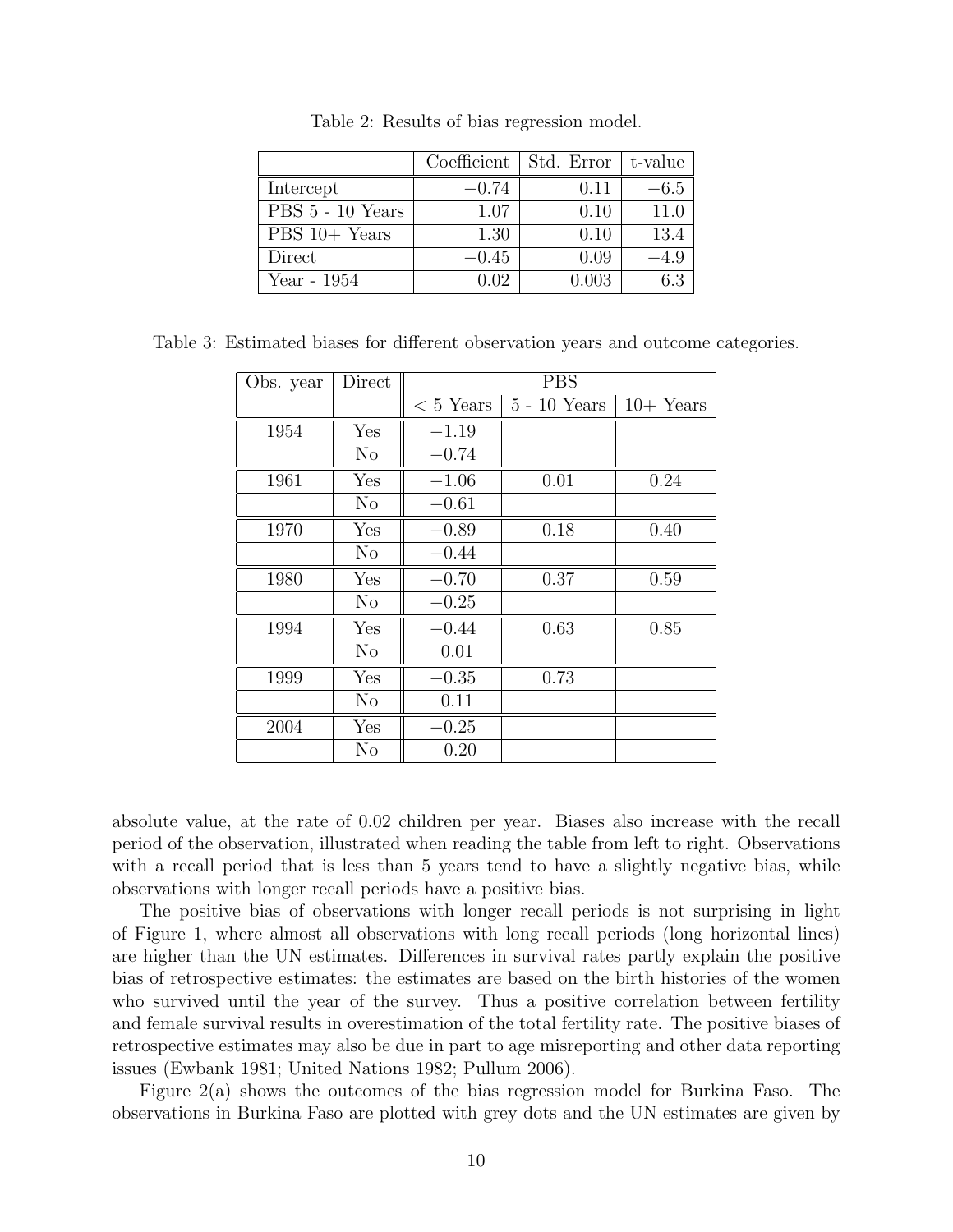

Figure 2: Illustration of bias adjustment and difference in error variance for Burkina Faso: (a) UN estimates (black circles) and observations  $y_{cts}$  (grey dots), with the bias-adjusted observations  $y_{cts} - \delta_{cts}$  (black dots), (b) Bias-adjusted observations (black dots), with the 95% confidence interval for the TFR based on a single observation,  $[y_{cts} - \delta_{cts} - 2\hat{\rho}_{cts}, y_{cts} \delta_{cts} + 2\hat{\rho}_{cts}$ , shown for two observations (vertical black lines).

the black circles. The black dots are the bias-adjusted observations, when all the observations in the data set are used in the bias regression model. The bias-adjusted observations show a more coherent trend than the uncorrected observations.

### 4.2 Error variance regression

The selected error variance regression model includes the following variables: collection year after 1995, recall period up to one year and DHS in Mauritania in 1990. The estimated measurement standard deviations  $\rho_{cts}$  for the different outcome categories are given in Table 4. The indicator for data collection year was included because residual plots showed that the error variance was higher for observations that were collected before the mid 1990's, indicating that data quality improved after 1995. If an observation was based on one year of data before the survey was collected, its error variance increased. The DHS in Mauritania in 1990 had higher error variance than the other DHS's.

The larger the standard deviation of an observation within a certain category, the less informative that observation is about the TFR and the wider the confidence interval for the TFR based on that observation alone. The confidence intervals for the TFR based on the estimated standard deviations are given for two observations in Burkina Faso in Figure 2(b). The comparison illustrates that the bias-adjusted observation that is further away from the general trend had a larger estimated error variance, as expected.

These results underscore the importance of distinguishing between bias and variance. For example, we found that direct estimates made in 1999 on the basis of retrospective data (PBS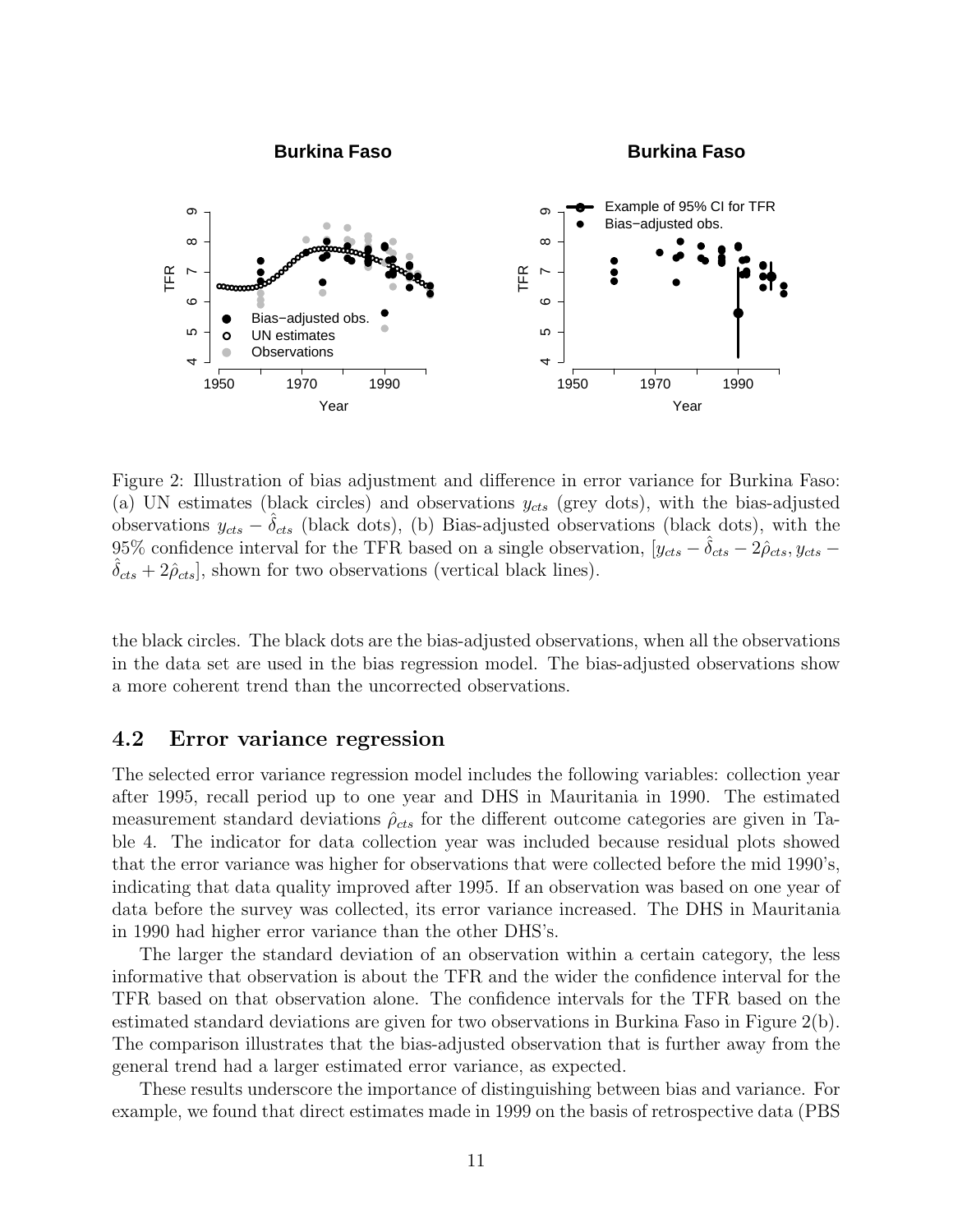|                        |                               | Observations from DHS Mauritania (1990) |          |                    |  |  |
|------------------------|-------------------------------|-----------------------------------------|----------|--------------------|--|--|
|                        | No                            |                                         | Yes      |                    |  |  |
| Category               | No. obs. $ \hat{\rho}_{cts} $ |                                         | No. obs. | $\hat{\rho}_{cts}$ |  |  |
| $PBS >1$ , Before 1995 | 104                           | 0.42                                    |          | 0.85               |  |  |
| PBS 0-1, Before 1995   | 51                            | 0.74                                    |          |                    |  |  |
| PBS >1, After 1995     | 42                            | 0.23                                    |          |                    |  |  |
| PBS 0-1, After 1995    | 11                            | 0.55                                    |          |                    |  |  |

Table 4: Results of error variance regression: estimated measurement standard deviations,  $\hat{\rho}_{cts}$  for different outcome categories.

> 5 years) had large biases but low variances, so our method adds a bias adjustment to these estimates but then gives the adjusted estimates high weights. In contrast, indirect estimates (with short recall periods) made before 1995 had little or no bias, but larger variances. Our method does not adjust these estimates at all, but gives them relatively small weights.

### 4.3 TFR estimates

The TFR estimates and their uncertainties for each country are shown in Figure 3. The grey lines in the plots are a random sample of TFR trajectories, given by the local smoother fits in the weighted likelihood bootstrap. The solid black line is our TFR estimate and the dashed lines show the annual quantile-based 95% confidence intervals. The UN estimates are plotted in the same figure as a grey solid line with squares. In general, the UN estimates were within or close to our 95% confidence intervals, except for lower UN estimates in Senegal from 1970 through the mid 1990s. We estimated a larger increase in fertility rates in the 1960s than the UN did for Niger and Senegal, and a smaller increase in Burkina Faso. For Gambia, the UN estimates showed a steeper decline during the second half of the observation period than our results.

The confidence intervals for the TFR were wider for the years before the mid 1970s than afterwards, for all the countries. Gambia had the most uncertainty about the past levels of the TFR, because of the scarcity of data sources and in particular of DHS retrospective birth histories. The median width of its annual 95% confidence intervals was 0.74 children. Its confidence intervals were narrowest around 2000 and in the mid 1970s because these were periods with more observations. For the other countries, the median width of the 95% confidence intervals was much smaller, at around 0.35 children.

### 4.4 Method validation and comparison

Our method takes account of the differences in data quality between data sources, but one could ask whether this actually improved the estimates. We assessed this by comparing our method with a method that is the same except that it does not adjust or weight the observations for data quality. We will refer to the method that takes into account bias and difference in measurement errors as the corrected method, and to the method that treats all observations equally as the uncorrected method.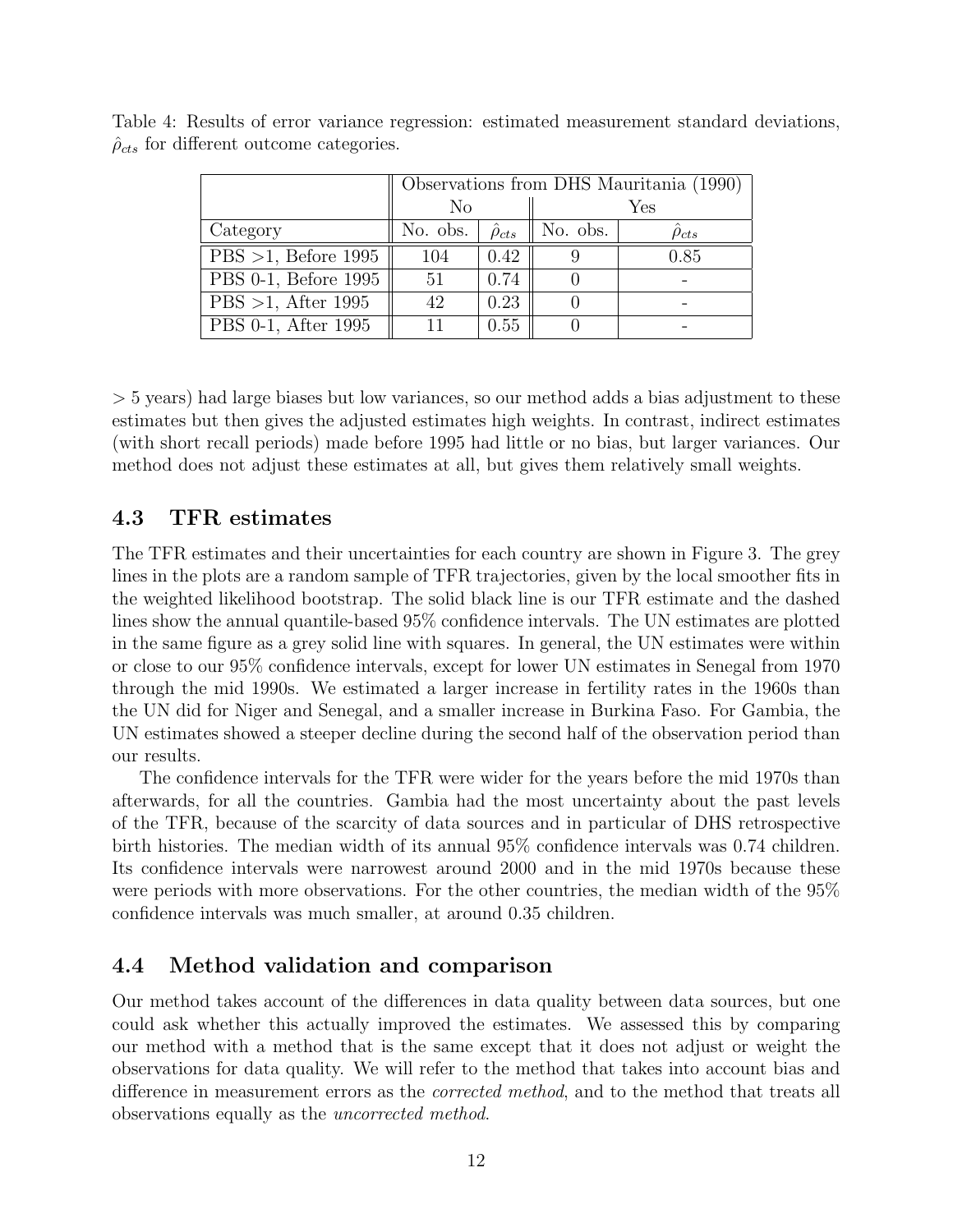

Figure 3: Median estimates and confidence intervals for the TFR. The annual median estimates are shown by the solid line and the annual 95% confidence intervals (CI) by vertical lines. The grey lines are a random sample of TFR trajectories, given by the local smoother fits in the weighted likelihood bootstrap. The observations are displayed as black dots and the UN estimates by the grey line with squares.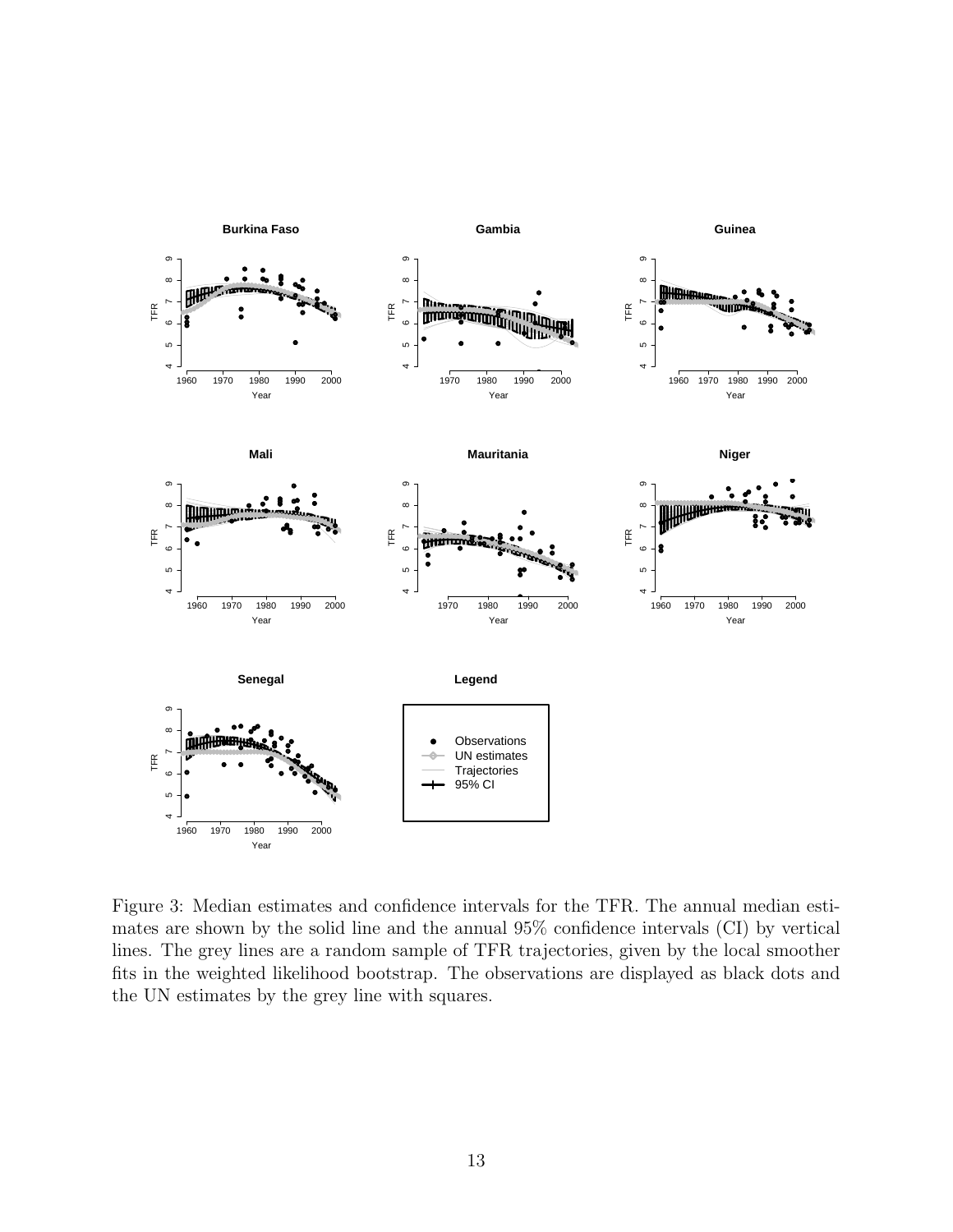Table 5: Validation results for the corrected and uncorrected methods: Bias (the average distance between left-out observations and the median TFR estimate), SAPE (the standardized absolute prediction error), PIT area (the area above one in the PIT histogram), and the proportion of left-out observations that falls outside their 80% and 95% confidence intervals.

| Leaving out     | Method      | <b>Bias</b> | SAPE     |      | PIT   Proportion of observations |      |                         |      |
|-----------------|-------------|-------------|----------|------|----------------------------------|------|-------------------------|------|
|                 |             |             |          | area | < 80                             |      | $\vert$ >80 $\vert$ <95 | > 95 |
| 50 Observations | Corrected   | $-0.02$     | 1.06     | 0.05 | 0.08                             | 0.11 | 0.04                    | 0.04 |
|                 | Uncorrected | $-0.06$     | 1.00     | 0.11 | 0.12                             | 0.04 | 0.03                    | 0.01 |
| DHS's           | Corrected   | 0.03        | 1.23     | 0.14 | 0.14                             | 0.13 | 0.04                    | 0.07 |
|                 | Uncorrected | 0.21        | $1.08\,$ | 0.19 | 0.07                             | 0.14 | 0.01                    | 0.04 |

Figure 4 shows the confidence intervals for the TFR for both methods in the seven countries in western Africa. The two methods differed most at the start of the observation period, with the uncorrected method giving lower estimates than the corrected method. For most countries the uncorrected method peaked in the mid 1980s, at a TFR that was higher than the estimate from the corrected method. In Gambia, the only country without a DHS survey, the uncorrected method gave lower estimates than the corrected method for all years. The confidence intervals were generally much narrower for the corrected method on average 40% narrower. In most cases, the UN estimates were inside the 95% confidence intervals of both methods.

To validate the methods, we left out different subsets of the observations, implemented the methods without them, and then compared the resulting predictive distributions with the observations themselves. The subsets left out for this cross-validation exercise were: (i) random subsets of observations: 10 different subsets of 50 observations, and (ii) one DHS at a time (there were 22 DHS's in total). Leaving out one survey at the time and then examining how the left-out observations fit into the uncertainty assessment is the most realistic scenario in terms of adding "new" observations to the data set, that are independent of the observations that were already in the data set. We did this for the uncorrected method as well as the corrected method.

The results are summarized for the two left-out categories in Table 5. The average bias was 0.03 children or less for both categories for the corrected method, and somewhat larger for the uncorrected method: 0.21 children for the left-out DHS's. Uncertainty was slightly underestimated in the corrected method, as shown by the standardized absolute prediction error (SAPE), which is larger than one for both outcomes, and by the proportions of observations that fell outside the confidence intervals.

The PIT histograms in Figure 5 do not show any systemmatic lack of calibration for the corrected method, but they clearly indicate the bias in the uncorrected method. This is confirmed by the better values of the PIT area for the corrected method compared to the uncorrected method. Overall, we conclude that our corrected method is reasonably well calibrated, and that taking account of data quality is worthwhile in that it removes the systematic biases in the uncorrected method.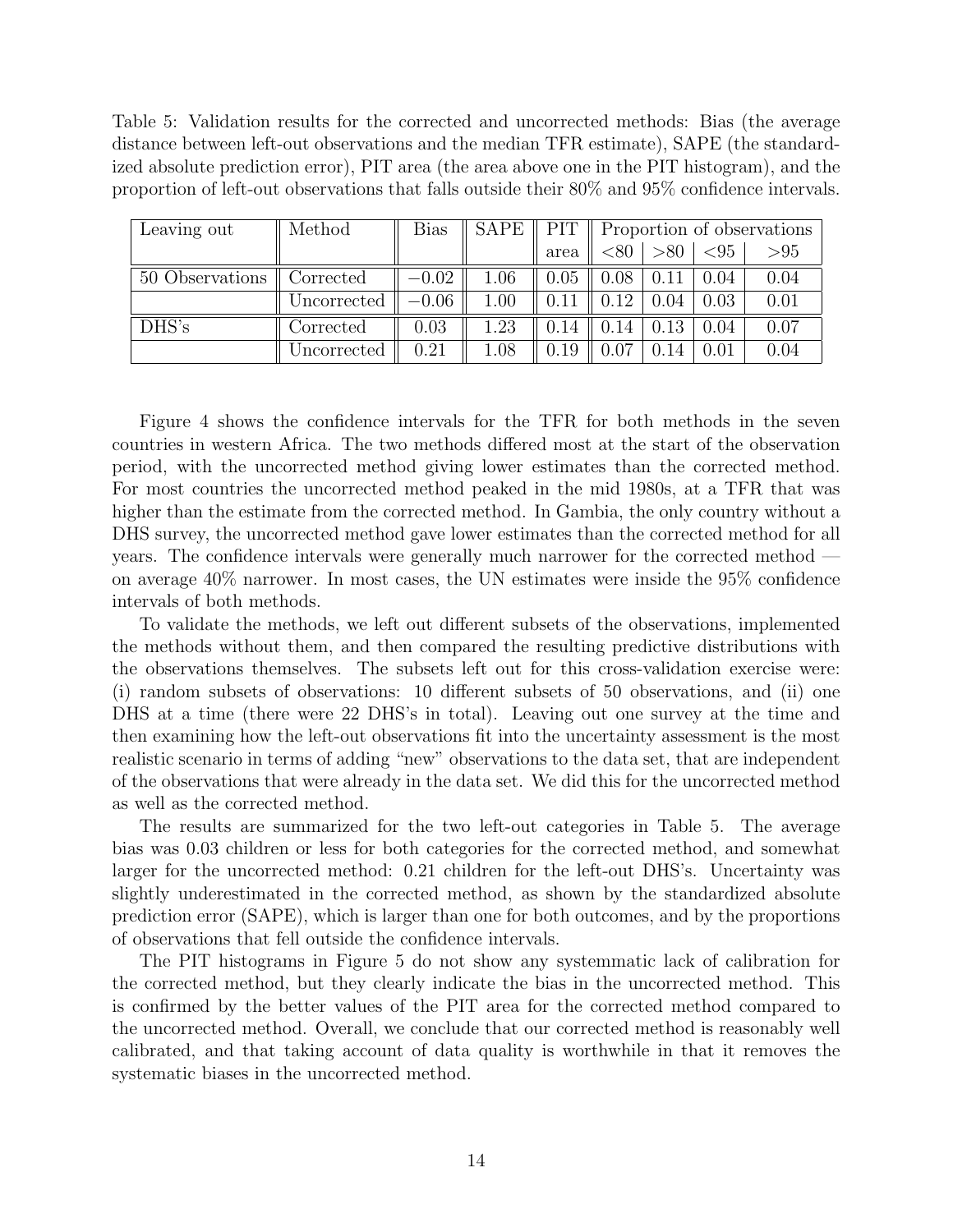

Figure 4: 95% Confidence intervals for the TFR for the corrected method (grey), and the uncorrected method (black). The solid line shows the annual median estimates and the 95% confidence intervals are plotted with dashed lines. The observations are displayed as black dots and the UN estimates by the grey line with squares.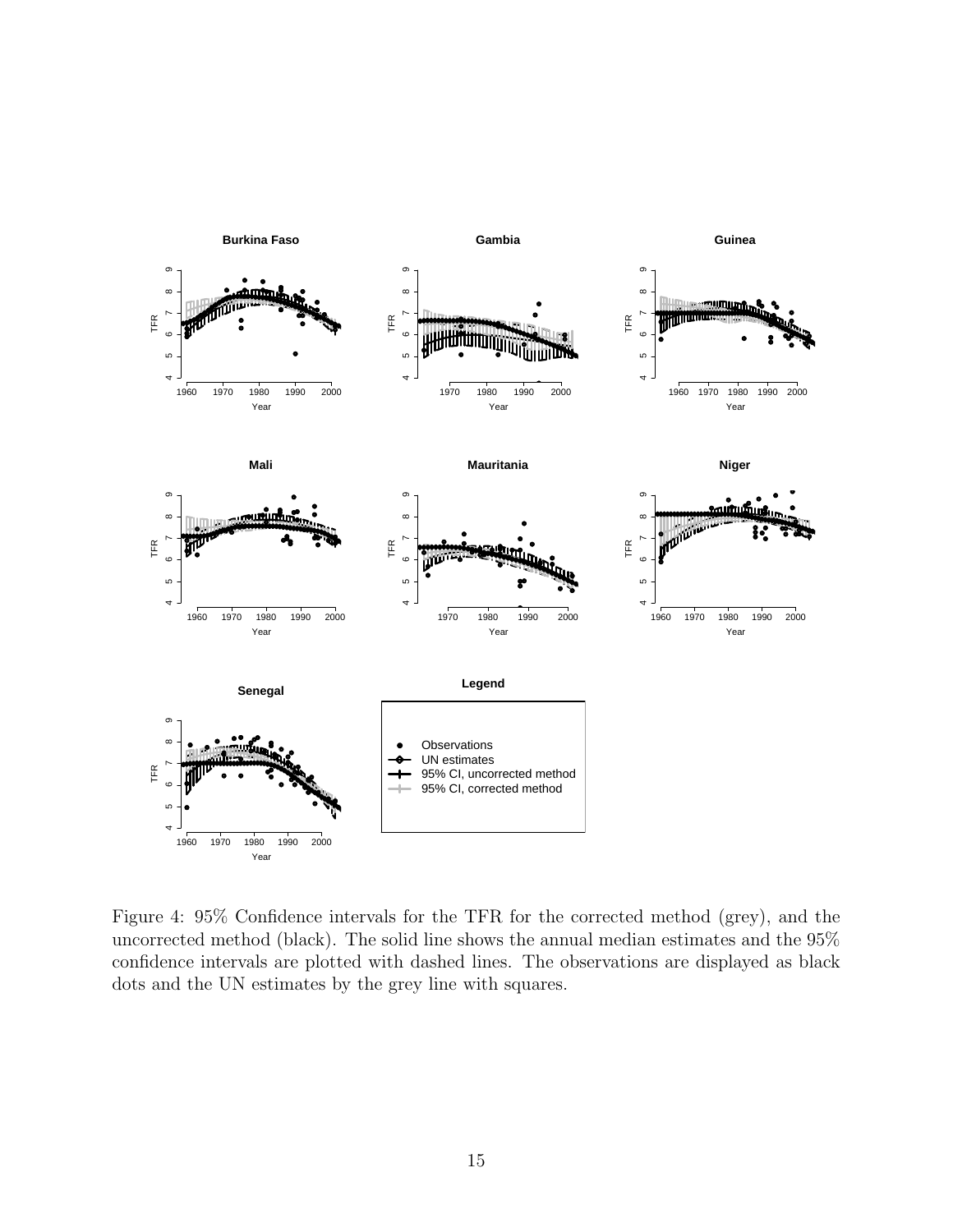

Figure 5: Histograms of the outcomes of the probability integral transforms for the left-out observations when leaving out one DHS at a time for the corrected and the uncorrected method.

## 5 DISCUSSION

We have proposed a new approach to estimating the total fertility rate over time from multiple data sources of varying quality, and applied it to seven countries in western Africa. Our approach consists of four steps: bias adjustment, estimation of measurement error variance, local smoothing of the bias-adjusted values with weights based on the error variance, and uncertainty assessment using the weighted likelihood bootstrap. We assessed the results by cross-validation, and found that our method was reasonably well calibrated. Comparison with a similar method that excludes the first two steps showed that taking account of data quality removed clear biases and greatly reduced the average width of the confidence intervals.

One limitation of our method is that a data source that is deemed "unbiased" is needed to predict bias and measurement error variance. This data source does not have to be perfect or even of high quality, but is required to have no systematic tendency to substantially over- or underestimate TFR. We have used the existing UN estimates for this purpose. It would also be possible to identify one of the common data sources, most likely the DHS's, as unbiased. However, when using one single data source as a baseline for the analysis, data quality problems in that data source (such as those that we found for the 1990 DHS in Mauritania) may well be missed.

Our general approach could be applied with appropriate modifications to the estimation of other demographic quantities, including mortality. However, our methodology was developed for an overall rate (the TFR), while often age-specific rates are desired. The method could be applied directly to age-specific fertility rates, but this has the disadvantage that adherence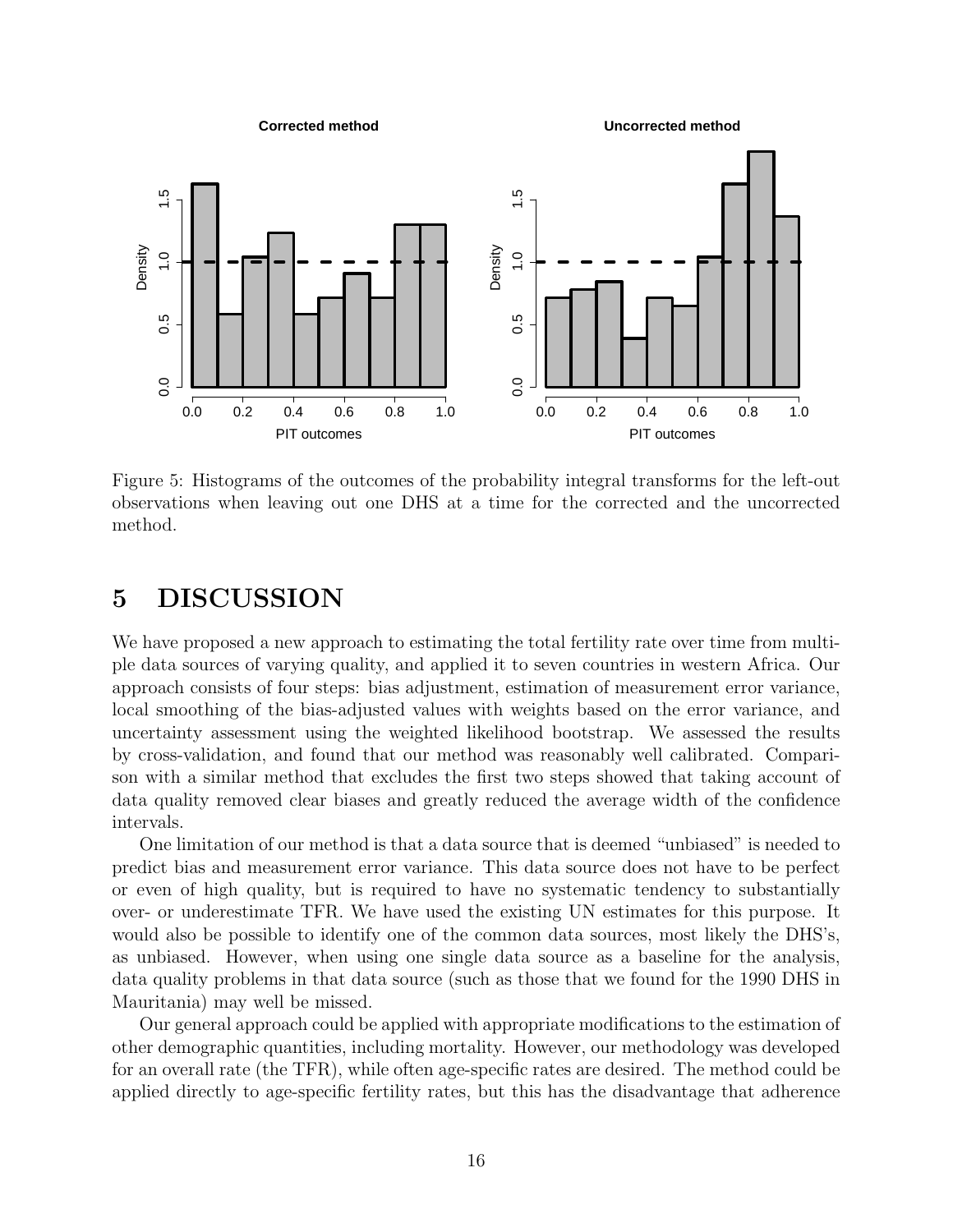to overall patterns is not guaranteed. A possible alternative would be to use our present methodology in combination with age-specific fertility schedules.

## References

- Alkema, L. (2008). Uncertainty Assessments of Demographic Estimates and Projections. Ph. D. thesis, University of Washington.
- Becker, S. and S. Mahmud (1984). A validation study of backward and forward pregnancy histories in Matlab, Bangladesh. World Fertility Survey Scientific Reports 52, International Statistical Institute.
- Berrocal, V., A. E. Raftery, and T. Gneiting (2007). Combining spatial statistical and ensemble information in probabilistic weather forecasts. Monthly Weather Review 135, 1386–1402.
- Brass, W. (1964). Uses of census or survey data for the estimation of vital rates. Paper presented at the African Seminar on Vital Statistics.
- Brass, W. (1996). Demographic data analysis in less developed countries. *Population Stud*ies 50, 451–467.
- Brass, W., A. J. Coale, P. Demeny, and D. F. Heisel et al. (eds.) (1968). The Demography of Tropical Africa. Princeton NJ: Princeton University Press.
- Cleveland, W., E. Grosse, and W. Shyu (1992). Chapter 8.
- Cleveland, W. S. and S. J. Devlin (1988). Locally weighted regression: An approach to regression analysis by local fitting. Journal of the American Statistical Association 83, 596–610.
- Efron, B. (1979). Bootstrap methods: another look at the jackknife. Annals of Statistics 7, 1–26.
- Ewbank, D. C. (1981). Age Misreporting and Age-Selective Underenumeration: Sources, Patterns, and Consequences for Demographic Analysis. National Academy Press.
- Feeney, G. (1998). A new interpretation of Brass' P/F Ratio method applicable when fertility is declining. http://www.gfeeney.com/notes/pfnote/pfnote.htm.
- Gerland, P. (2007). Unpublished notes on Weighting scheme for emperical data on agespecific mortality and fertility rates, based on data quality covariates.
- Hill, K., R. Pande, M. Mahy, and G. Jones (1998). Trends in child mortality in the developing world: 1960 to 1996. http://www.un.org/esa/population/publications/wwp2004/wwp2004 vol3 final/% 6.pdf, UNICEF, New York.
- Loader, C. (1999). Local Regression and Likelihood. Springer, New York.
- Moultrie, T. A. and R. Dorrington (2008). Sources of error and bias in methods of fertility estimation contingent on the P/F Ratio in a time of declining fertility and rising mortality. Demographic Research  $19(46)$ , 1635–1662.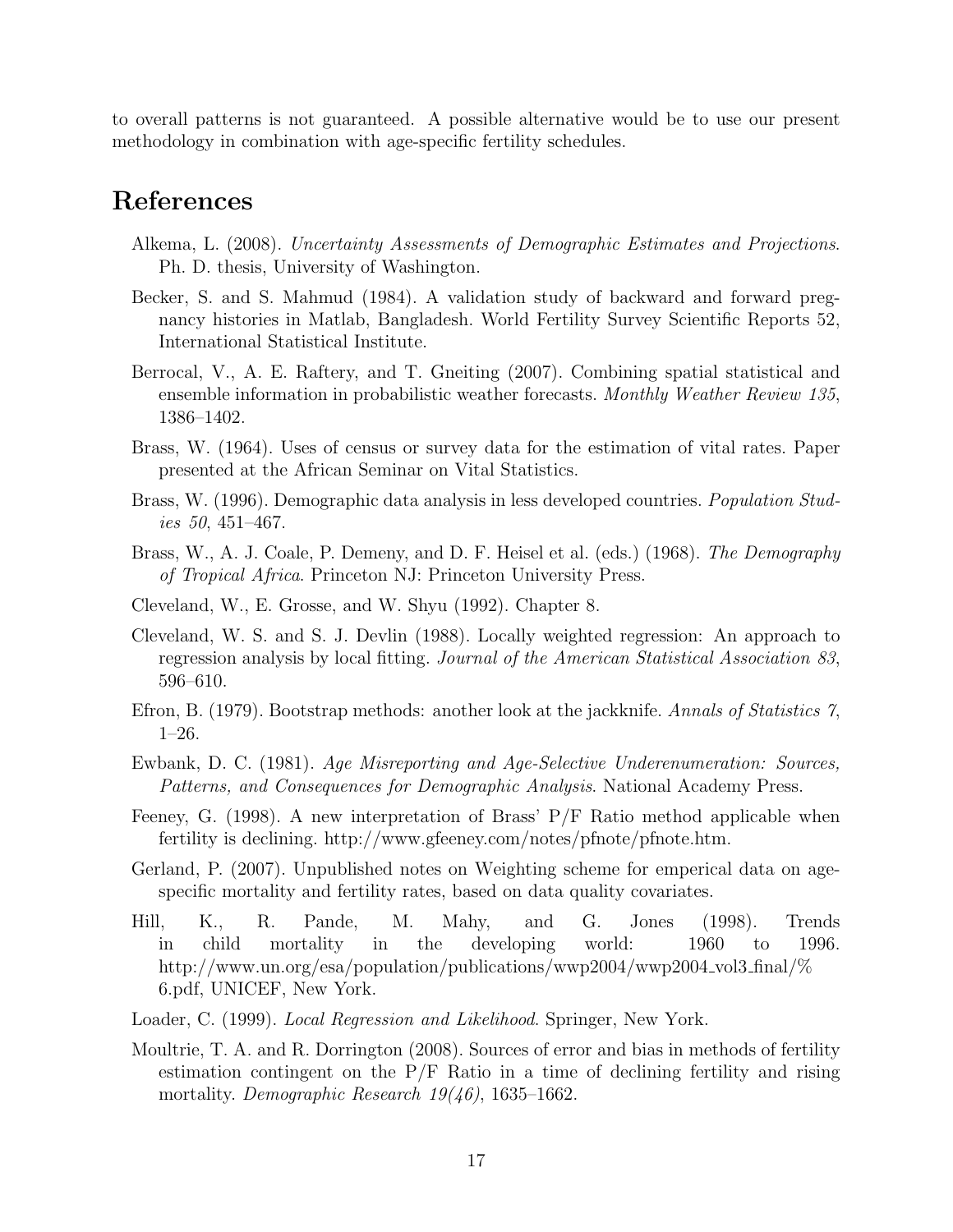- Murray, C. J. L., T. Loakso, K. Shibuya, K. Hill, and A. D. Lopez (2007). Can we achieve Millennium Development Goal 4? New analysis of country trends and forecasts of under-5 mortality to 2015. Lancet 370, 1040–1054.
- Newton, M. A. and A. E. Raftery (1994). Approximate Bayesian inference with the weighted likelihood bootstrap (with discussion). Journal of the Royal Statistical Society, Series B 56, 3–48.
- Potter, J. (1977). Problems in using birth-history analysis to estimate trends in fertility. Population Studies 31, 335–364.
- Pullum, T. and S. Stokes (1997). Identifying and adjusting for recall error, with application to fertility surveys. In L. Lyberg and P. Biemer and et al. (Ed.), Survey Measurement and Process Quality, pp. 711–732. New York: John Wiley and Sons.
- Pullum, T. W. (2006). An assessment of age and date in the DHS surveys, 1985 - 2003. Technical report. DHS Methodological Reports 5, http://www.measuredhs.com/pubs/pub\_details.cfm?ID=664&srchTp=type.
- Raftery, A. E. (1995). Bayesian model selection in social research (with discussion). Sociological Methodology 25, 111–196.
- Raftery, A. E., I. Painter, and C. T. Volinsky (2005). BMA: An R package for Bayesian Model Averaging.  $5(2)$ , 2–8. R News.
- Silverwood, R. and S. Cousens (2007). Comparison of spline- and loess-based approaches for the estimation of child mortality. Presentation at the Inter-Agency Coordination Group on Child Mortality Estimation, Geneva, 7 March 2007 Slides at http://www.who.int/whosis/mort/20080306mtg\_Present\_Day1\_Session6\_DrSilverwood.pdf.
- Som, R. (1973). Recall Lapse in Demographic Enquiries. New York: Asia Publishing House.
- Trussell, J., E. van de Walle, and F. van de Walle (1989). Norms and behaviour in Burkinabe fertility. Population Studies 43, 429–454.
- Trussell, T. (1975). A re-estimation of the multiplying factors for the Brass technique for determining children survivorship rates. Population Studies 29, 97–108.
- UNICEF, the World Health Organization (WHO), World Bank, and United Nations Population Division (UNPD) (2007). Levels and trends of child mortality in 2006 estimates developed by the interagency group for child mortality estimation. Working paper http://www.childinfo.org/files/infant child mortality 2006.pdf.
- United Nations (1982). National household survey capability programme. Non-sampling errors of household surveys: sources, assessment and control. New York: United Nations Department of Technical Cooperation for Development and Statistical Office http://unstats.un.org/unsd/publication/unint/DP\_UN\_INT\_81\_041\_2.pdf.
- United Nations (1983). Manual X, Indirect Techniques for Demographic Estimation. United Nations, New York. http://www.un.org/esa/population/publications/Manual X/Manual X.htm.
- United Nations, Department of Economic and Social Affairs, Population Division (2007a). World Population Prospects: The 2006 Revision, CD-ROM Edition - Extended Dataset in Excel and ASCII formats. United Nations publication, Sales No. E.07.XIII.7.